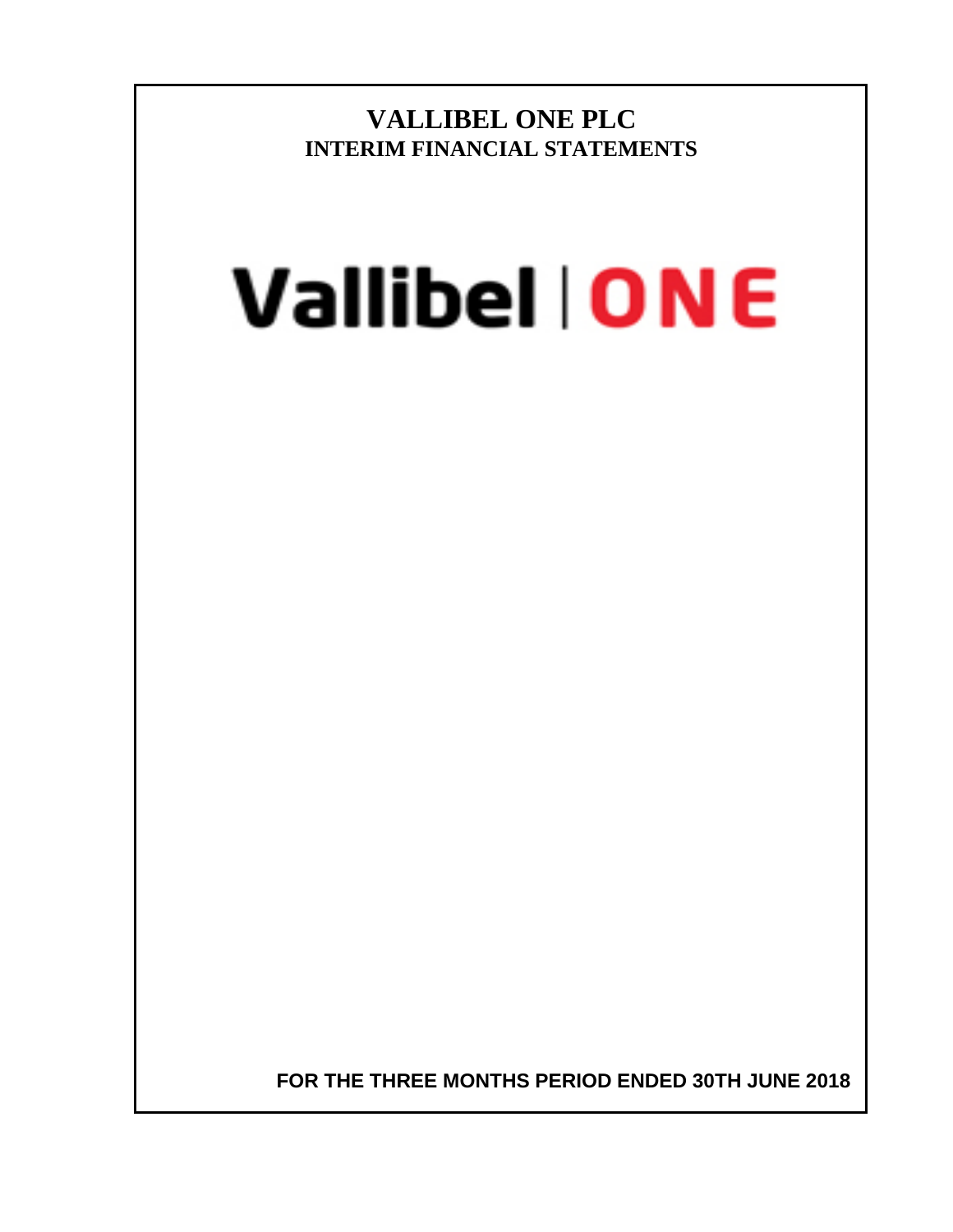| <b>VALLIBEL ONE PLC</b><br>STATEMENT OF FINANCIAL POSITION |                |                |                      |                      |  |  |  |
|------------------------------------------------------------|----------------|----------------|----------------------|----------------------|--|--|--|
|                                                            | Company        |                |                      | Group                |  |  |  |
| As at                                                      | 30.06.2018     | 31.03.2018     | 30.06.2018           | 31.03.2018           |  |  |  |
|                                                            | <b>Rs.'000</b> | <b>Rs.'000</b> | <b>Rs.'000</b>       | <b>Rs.'000</b>       |  |  |  |
| <b>ASSETS</b>                                              |                |                |                      |                      |  |  |  |
| Cash and Bank                                              | 49,236         | 9,838          | 6,480,668            | 7,384,584            |  |  |  |
| Financial Assets - Fair Value Through Profit or Loss       | 55,506         | 65,046         | 104,339              | 118,234              |  |  |  |
| Loans and Receivable                                       |                |                | 41,205,933           | 39,894,276           |  |  |  |
| Lease Rentals receivables and Stock Out on Hire            |                |                | 63,730,827           | 62,489,686           |  |  |  |
| Financial Assets - Available for Sales                     | 12,117,395     | 11,618,686     | 12,183,571           | 11,694,856           |  |  |  |
| <b>Other Financial Assets</b>                              | 507,272        | 718,943        | 7,300,420            | 7,918,184            |  |  |  |
| Trade and Other Receivables                                | 426,551        | 67,051         | 6,467,699            | 6,843,603            |  |  |  |
| <b>Other Non Financial Assets</b>                          |                |                | 2,087,127            | 1,892,176            |  |  |  |
| <b>Investments in Subsidiaries</b>                         | 19,498,390     | 19,318,390     |                      |                      |  |  |  |
| Investment in Associate                                    | 405,891        | 405,891        | 595,378              | 618,392              |  |  |  |
| <b>Amounts Due From Related Parties</b>                    | 255,403        | 215,625        |                      |                      |  |  |  |
| Deferred Tax Assets                                        |                |                | 14,686               | 14,686               |  |  |  |
| Income Tax Recoverable                                     | 511            | 4,219          | 163,218              | 136,771              |  |  |  |
| Inventories                                                |                |                | 13,384,124           | 12,552,520           |  |  |  |
| <b>Intangible Assets</b>                                   |                |                | 12,962,292           | 12,983,839           |  |  |  |
| <b>Investment Property</b>                                 |                |                | 1,287,007            | 1,287,007            |  |  |  |
| Leasehold Rights Over Mining Lands                         |                |                | 6,536                | 6,536                |  |  |  |
| <b>Biological Assets</b>                                   |                |                | 2,745,909            | 2,712,627            |  |  |  |
| Property, Plant and Equipment                              | 27,801         | 29,219         | 38,951,815           | 37,479,880           |  |  |  |
| Assets Classified as Held for Sale                         |                |                | 120,101              | 145,007              |  |  |  |
|                                                            |                |                |                      |                      |  |  |  |
| <b>Total Assets</b>                                        | 33,343,957     | 32,452,909     | 209,791,649          | 206,172,864          |  |  |  |
| <b>LIABILITIES</b>                                         |                |                |                      |                      |  |  |  |
| Due to Banks                                               | 121,513        | 63,243         | 25,082,075           | 25,693,372           |  |  |  |
| Due to Customers                                           |                |                | 75,607,450           | 72,946,011           |  |  |  |
| Interest Bearing Loans and Borrowings                      | 1,000,000      | 1,000,000      | 23,270,571           | 22,601,387           |  |  |  |
| <b>Trade and Other Payables</b>                            | 4,952          | 6,007          | 4,334,502            | 5,389,102            |  |  |  |
| Other Financial Liabilities                                |                | $\overline{a}$ | 1,330,451            | 1,298,763            |  |  |  |
| Other Non Financial Liabilities                            |                |                |                      |                      |  |  |  |
| Dividend Payable                                           | 9,455          | 9,456          | 1,824,513<br>523,393 | 1,746,872<br>208,563 |  |  |  |
| <b>Employee Benefit Liabilities</b>                        | 6,370          | 5,976          |                      | 1,478,707            |  |  |  |
| <b>Income Tax Liabilities</b>                              |                | 17,198         | 1,515,493            |                      |  |  |  |
| Deferred Tax Liabilities                                   | 3,593          |                | 1,124,592            | 937,287              |  |  |  |
| Liabilities Directly Associated with the Assets Classified | 1,280          | 1,280          | 5,428,750            | 5,391,524            |  |  |  |
| as Held for Sale                                           |                |                | 14,383               | 18,822               |  |  |  |
| <b>Total Liabilities</b>                                   | 1,147,163      | 1,103,160      | 140,056,172          | 137,710,410          |  |  |  |
|                                                            |                |                |                      |                      |  |  |  |
| <b>Shareholders' Funds</b>                                 |                |                |                      |                      |  |  |  |
| <b>Equity Attributable to Equity Holders of the Parent</b> |                |                |                      |                      |  |  |  |
| <b>Stated Capital</b>                                      | 27,163,984     | 27,163,984     | 27,163,984           | 27,163,984           |  |  |  |
| Reserves                                                   | 5,032,810      | 4,185,765      | 21,934,043           | 20,726,930           |  |  |  |
|                                                            | 32,196,794     | 31,349,749     | 49,098,026           | 47,890,914           |  |  |  |
| <b>Non Controlling Interest</b>                            |                |                | 20,637,451           | 20,571,539           |  |  |  |
| <b>Total Equity</b>                                        | 32,196,794     | 31,349,749     | 69,735,478           | 68,462,453           |  |  |  |
|                                                            |                |                |                      |                      |  |  |  |
| <b>Total Equity and Liabilities</b>                        | 33,343,957     | 32,452,909     | 209,791,649          | 206,172,864          |  |  |  |
| Net Asset Per Share (Rs.)                                  | 29.63          | 28.85          | 45.19                | 44.08                |  |  |  |

These Financial Statements are in Compliance with the requirements of Companies Act No. 07 of 2007.

Sgd. Chief Financial Officer

The Board of Directors is responsible for the preparation and presentation of these Financial Statements. Signed for and on behalf of the board by,

| Sgd.      | Sgd.     |
|-----------|----------|
| Director  | Director |
| 13/8/2018 |          |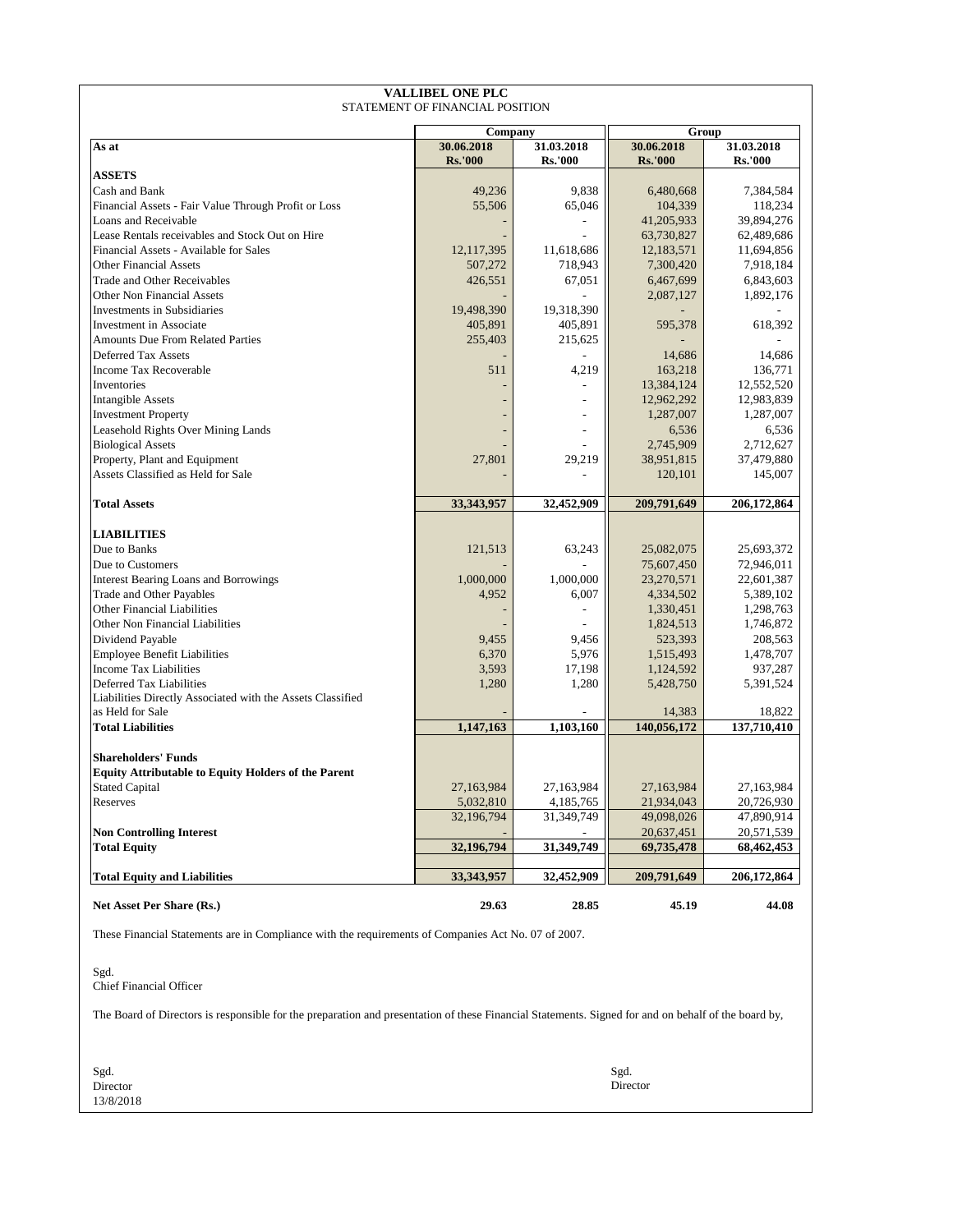| <b>VALLIBEL ONE PLC</b><br>STATEMENT OF PROFIT OR LOSS                                                                   |                                          |                                   |                                  |                                   |                                   |                                  |
|--------------------------------------------------------------------------------------------------------------------------|------------------------------------------|-----------------------------------|----------------------------------|-----------------------------------|-----------------------------------|----------------------------------|
|                                                                                                                          |                                          | Company                           |                                  |                                   |                                   |                                  |
| For the peiod ended 30th June                                                                                            | 2018<br><b>Ouarter</b><br><b>Rs.'000</b> | 2017<br>Quarter<br><b>Rs.'000</b> | <b>Variance</b><br>$\frac{0}{0}$ | 2018<br>Quarter<br><b>Rs.'000</b> | 2017<br>Quarter<br><b>Rs.'000</b> | <b>Variance</b><br>$\frac{0}{0}$ |
| Revenue                                                                                                                  | $\overline{a}$                           | ٠                                 | ä,                               | 14,340,461                        | 13,000,446                        | 10                               |
| Cost of Sales                                                                                                            | $\overline{\phantom{a}}$                 | ä,                                | $\frac{1}{2}$                    | (8,129,465)                       | (7,581,217)                       | (7)                              |
| <b>Gross Profit</b>                                                                                                      | $\overline{a}$                           | ٠                                 | ÷,                               | 6,210,996                         | 5,419,229                         | 15                               |
| Dividend Income                                                                                                          | 390,566                                  | 459,370                           | (15)                             | 759                               | 17,916                            | (96)                             |
| Other Operating Income                                                                                                   | 44,286                                   | 37,374                            | 18                               | 121,275                           | 103,436                           | 17                               |
| <b>Administrative Expenses</b>                                                                                           | (59, 433)                                | (40, 642)                         | (46)                             | (1,469,471)                       | (1,274,299)                       | (15)                             |
| <b>Distribution Expenses</b>                                                                                             | $\overline{\phantom{a}}$                 | ÷,                                | $\overline{\phantom{a}}$         | (1,709,578)                       | (1,469,727)                       | (16)                             |
| <b>Other Operating Expenses</b>                                                                                          | (9,540)                                  | ÷,                                | (100)                            | (320, 854)                        | (73, 490)                         | (337)                            |
| <b>Gold Loan Auction Losses</b>                                                                                          |                                          | ٠                                 | L,                               | (453)                             | (470)                             | $\overline{4}$                   |
| <b>Results from Operating Activities</b>                                                                                 | 365,879                                  | 456,101                           | (20)                             | 2,832,675                         | 2,722,594                         | $\overline{4}$                   |
| <b>Finance Cost</b><br>Finance Income                                                                                    | (29, 844)<br>20,598                      | (759)<br>51,926                   | (3834)<br>(60)                   | (582, 884)<br>52,207              | (428, 324)<br>102,967             | (36)<br>(49)                     |
| <b>Net Finance Income/(Cost)</b>                                                                                         | (9,246)                                  | 51,167                            | (118)                            | (530, 677)                        | (325, 357)                        | (63)                             |
| Share of Results of Equity Accounted Investees                                                                           |                                          | L,                                | L,                               | (3,037)                           | (506)                             | 500                              |
| <b>Profit Before Tax on Financial Services</b>                                                                           | 356,634                                  | 507,268                           | (30)                             | 2,298,961                         | 2,396,731                         | (4)                              |
| Tax on Financial Services                                                                                                | $\overline{\phantom{a}}$                 | L,                                | $\overline{\phantom{a}}$         | (383,766)                         | (295, 579)                        | (30)                             |
| <b>Profit Before Tax</b>                                                                                                 | 356,634                                  | 507,268                           | (30)                             | 1,915,196                         | 2,101,152                         | (9)                              |
| Income Tax Expense                                                                                                       | (8,297)                                  | (14, 539)                         | 43                               | (829, 326)                        | (666, 729)                        | (24)                             |
| Profit for the Period from Continuing Operation                                                                          | 348,336                                  | 492,729                           | (29)                             | 1,085,869                         | 1,434,423                         | (24)                             |
| <b>Discontinued Operation</b><br>Loss After Tax for the Period from Discontinued Operations<br>Net Profit for the Period | 348,336                                  | 492,729                           | (29)                             | (3,592)<br>1,082,278              | (12, 802)<br>1,421,621            | 72<br>(24)                       |
| Attributable to:<br>Equity Holders of the Parent<br>Non - Controlling Interests                                          | 348,336<br>348,336                       | 492,729<br>492,729                | (29)<br>(29)                     | 691,243<br>391,035<br>1,082,278   | 823,424<br>598,197<br>1,421,621   | (16)<br>(35)<br>(24)             |
| Earnings Per Share (Rs.)                                                                                                 | 0.32                                     | 0.45                              |                                  | 0.64                              | 0.76                              |                                  |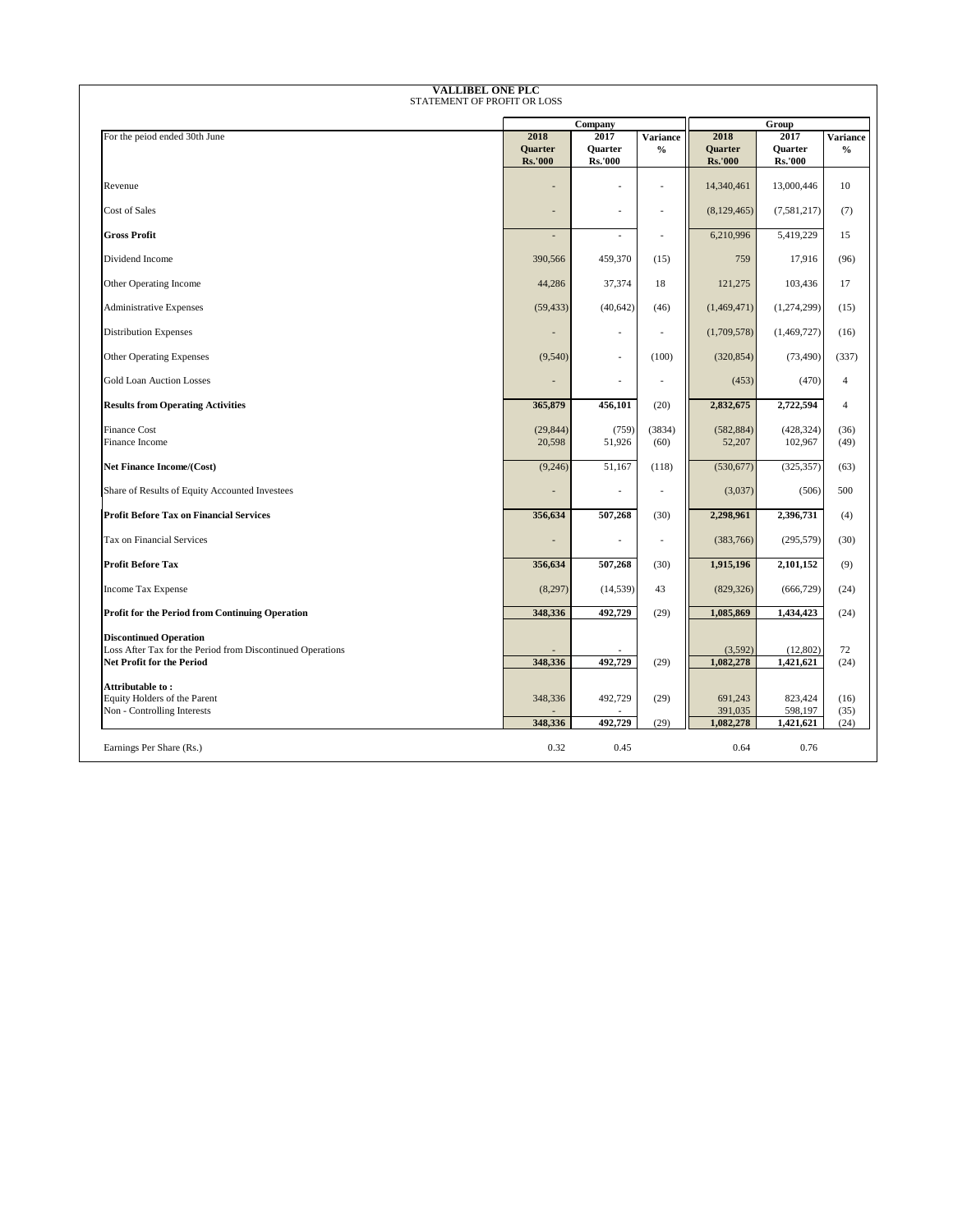| <b>VALLIBEL ONE PLC</b>                                       |                          |                |                          |                |                |                 |  |  |  |
|---------------------------------------------------------------|--------------------------|----------------|--------------------------|----------------|----------------|-----------------|--|--|--|
| STATEMENT OF COMREHENSIVE INCOME                              |                          |                |                          |                |                |                 |  |  |  |
|                                                               |                          |                |                          |                |                |                 |  |  |  |
| For the peiod ended 30th June                                 | 2018                     | 2017           | <b>Variance</b>          | 2018           | 2017           | <b>Variance</b> |  |  |  |
|                                                               | Quarter                  | <b>Ouarter</b> | $\frac{0}{0}$            | Quarter        | <b>Ouarter</b> | $\frac{0}{0}$   |  |  |  |
|                                                               |                          |                |                          |                |                |                 |  |  |  |
|                                                               | <b>Rs.'000</b>           | <b>Rs.'000</b> |                          | <b>Rs.'000</b> | <b>Rs.'000</b> |                 |  |  |  |
| Net Profit for the Period                                     | 348,336                  | 492,729        | (29)                     | 1,082,278      | 1,421,621      | (24)            |  |  |  |
|                                                               |                          |                |                          |                |                |                 |  |  |  |
| <b>Other Comprehensive Income</b>                             |                          |                |                          |                |                |                 |  |  |  |
| Net Gain on Available for Sale Financial Assets               | 498,709                  | 877,910        | (43)                     | 488,314        | 890,628        | (45)            |  |  |  |
| Exchange Difference on Translation of Foreign Operations      |                          |                |                          | (9,860)        | 2,201          | (548)           |  |  |  |
| Not to be Reclassified to Profit or Loss in Subsequent Period |                          |                |                          |                |                |                 |  |  |  |
| Acturial Loss on Defined Benefit Plans                        | $\overline{\phantom{0}}$ |                | $\overline{\phantom{a}}$ | (8,313)        |                | (100)           |  |  |  |
|                                                               |                          |                |                          |                |                |                 |  |  |  |
| Other Comprehensive Income for the Period, Net of Tax         | 498,709                  | 877,910        | (43)                     | 470,141        | 892,829        | (47)            |  |  |  |
|                                                               |                          |                |                          |                |                |                 |  |  |  |
| <b>Total Comprehensive Income for the Period, Net of Tax</b>  | 847,045                  | 1,370,639      | (38)                     | 1,552,418      | 2,314,450      | (33)            |  |  |  |
| <b>Total Comprehensive Income Attributable to:</b>            |                          |                |                          |                |                |                 |  |  |  |
| Equity Holders of the Parent                                  | 847,045                  | 1,370,639      | (38)                     | 1,172,169      | 1,710,863      | (31)            |  |  |  |
| Non - Controlling Interests                                   |                          |                |                          | 380,249        | 603,587        | (37)            |  |  |  |
|                                                               | 847,045                  | 1,370,639      | (38)                     | 1,552,418      | 2,314,450      | (33)            |  |  |  |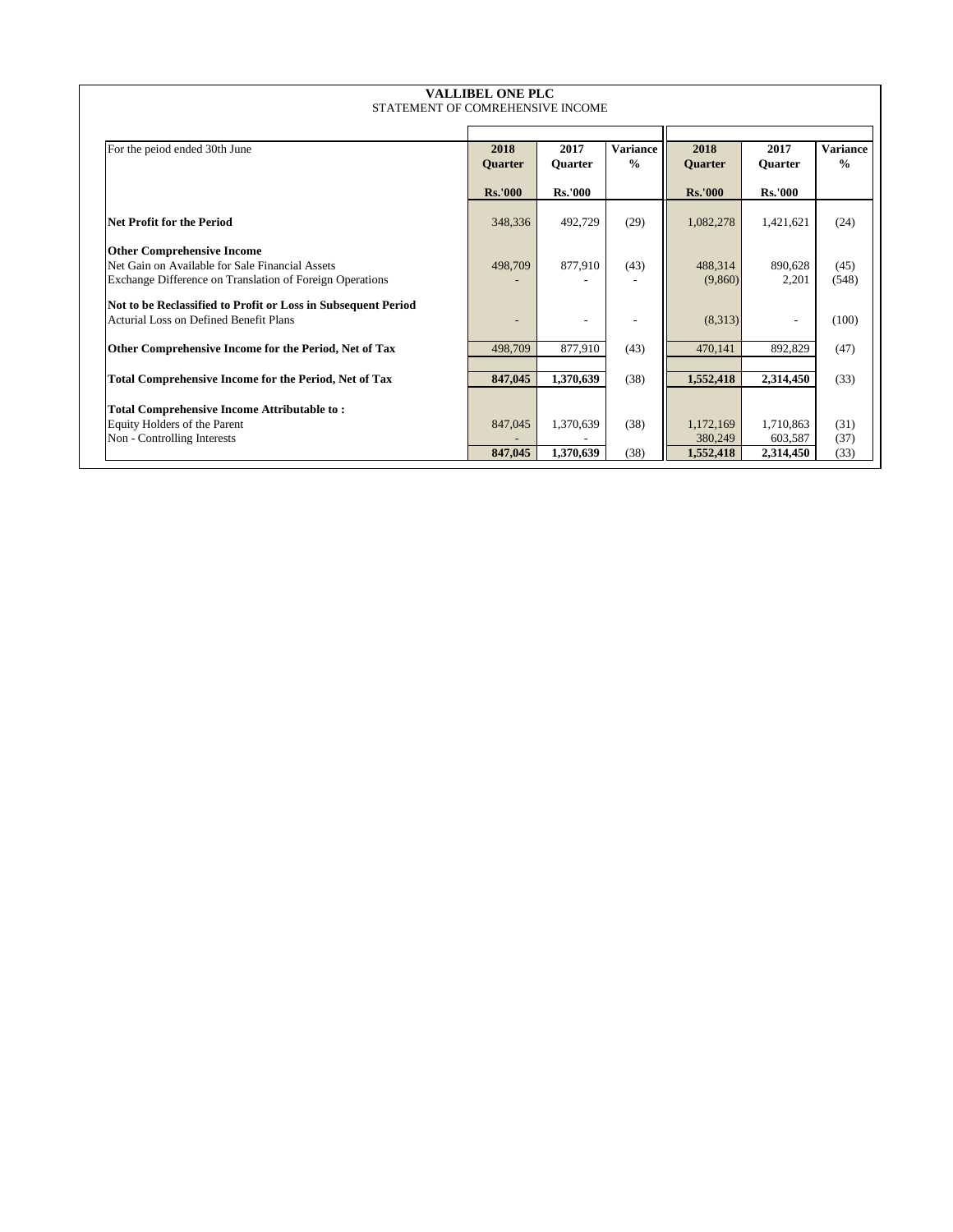# **VALLIBEL ONE PLC** STATEMENT OF CHANGES IN EQUITY- COMPANY

|                                     | <b>Stated Capital</b><br><b>Rs.'000</b> | <b>Available for Sale</b><br><b>Reserve</b><br><b>Rs.'000</b> | <b>Retained</b><br>Earnings/ (Losses)<br><b>Rs.'000</b> | <b>Total</b><br><b>Rs.'000</b> |
|-------------------------------------|-----------------------------------------|---------------------------------------------------------------|---------------------------------------------------------|--------------------------------|
| Balance as at 01st April 2017       | 27,163,984                              | 400,218                                                       | 1,459,286                                               | 29,023,488                     |
| Profit for the Period               |                                         | ٠                                                             | 492,729                                                 | 492,729                        |
| Other Comprehensive Income          | $\sim$                                  | 877,910                                                       | ۰                                                       | 877,910                        |
| Dividend Paid                       | $\sim$                                  | ÷                                                             | ٠                                                       | ٠                              |
| <b>Balance as at 30th June 2017</b> | 27,163,984                              | 1,278,128                                                     | 1,952,015                                               | 30,394,127                     |
| Balance as at 01st April 2018       | 27,163,984                              | 2,115,335                                                     | 2,070,430                                               | 31, 349, 749                   |
| Profit for the Period               | $\overline{\phantom{a}}$                | ۰                                                             | 348,336                                                 | 348,336                        |
| Other Comprehensive Income          | $\overline{\phantom{a}}$                | 498,709                                                       | ٠                                                       | 498,709                        |
| <b>Balance as at 30th June 2018</b> | 27,163,984                              | 2,614,044                                                     | 2,418,766                                               | 32,196,794                     |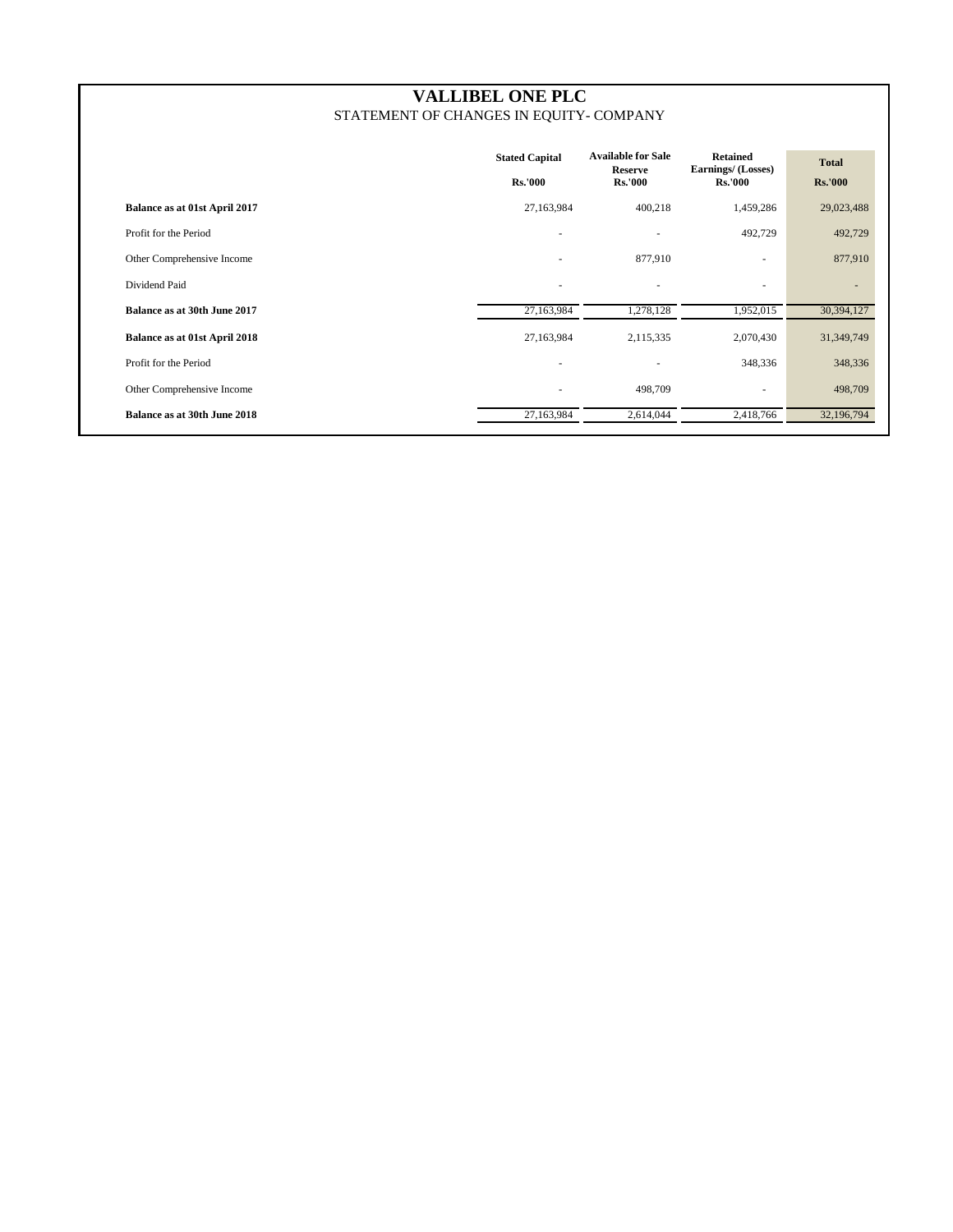#### **VALLIBEL ONE PLC** STATEMENT OF CHANGES IN EQUITY- GROUP

|                                                                                                                                                         | <b>Stated</b>  | <b>Treasury</b> | Capital        |                                             | <b>Other Component of Equity</b>          |                    |                           | <b>Revenue Reserve</b>   | Hedge          | Actuarial                | Shareholder's      | <b>Non</b>                     | <b>Total</b>       |
|---------------------------------------------------------------------------------------------------------------------------------------------------------|----------------|-----------------|----------------|---------------------------------------------|-------------------------------------------|--------------------|---------------------------|--------------------------|----------------|--------------------------|--------------------|--------------------------------|--------------------|
|                                                                                                                                                         | Capital        | <b>Shares</b>   | Reserve        | <b>Available for</b><br><b>Sale Reserve</b> | Foreign<br>Currency<br><b>Translation</b> | <b>Revaluation</b> | General<br><b>Reserve</b> | <b>Retained</b>          | Reserve        | Gain/ (Loss)             | Fund               | Controlling<br><b>Interest</b> | <b>Equity</b>      |
|                                                                                                                                                         |                |                 | Fund           |                                             | Reserve                                   | Reserve            |                           | Earnings                 |                | <b>Reserve</b>           |                    |                                |                    |
|                                                                                                                                                         | <b>Rs.'000</b> | <b>Rs.'000</b>  | <b>Rs.'000</b> | <b>Rs.'000</b>                              | <b>Rs.'000</b>                            | <b>Rs.'000</b>     | <b>Rs.'000</b>            | <b>Rs.'000</b>           | <b>Rs.'000</b> | <b>Rs.'000</b>           | <b>Rs.'000</b>     | <b>Rs.'000</b>                 | <b>Rs.'000</b>     |
| Balance as at 01st April 2017                                                                                                                           | 27,163,984     | (44, 112)       | 2,216,947      | 414,490                                     | 1,798                                     | 2,196,687          | 578,449                   | 9,040,751                | 12,578         |                          | 41,581,572         | 18,930,698                     | 60,512,271         |
| Profit for the Period                                                                                                                                   |                |                 |                |                                             |                                           |                    |                           | 823,424                  |                |                          | 823,424            | 598,197                        | 1,421,621          |
| <b>Other Comprehensive Income</b><br>Exchange Difference on Translation of Foreign Operations<br>Net Gain/(Loss) on Available for Sale Financial Assets |                |                 |                | $\overline{a}$<br>886,207                   | 1,231<br>$\sim$                           |                    |                           | $\overline{\phantom{a}}$ |                |                          | 1,231<br>886,207   | 969<br>4,421                   | 2,201<br>890,628   |
| <b>Total Other Comprehensive Income</b>                                                                                                                 |                |                 |                | 886,207                                     | 1,231                                     |                    |                           |                          |                |                          | 887,439            | 5,390                          | 892,829            |
| Transfers                                                                                                                                               |                |                 | 187,999        |                                             |                                           |                    |                           | (187,999)                |                |                          |                    | $\sim$                         | $\sim$             |
| Dividend Paid                                                                                                                                           |                |                 |                |                                             |                                           |                    |                           |                          |                |                          |                    | (288, 931)                     | (288, 931)         |
| Balance as at 30th June 2017                                                                                                                            | 27,163,984     | (44.112)        | 2,404,946      | 1.300.698                                   | 3.029                                     | 2,196,687          | 578,449                   | 9,676,176                | 12,578         | $\sim$                   | 43,292,435         | 19,245,355                     | 62,537,789         |
| Balance as at 01st April 2018                                                                                                                           | 27,163,984     | (44, 112)       | 3,067,091      | 2,134,671                                   | 7,073                                     | 3,851,714          | 578,449                   | 11,189,707               | (57, 664)      | $\overline{\phantom{a}}$ | 47,890,914         | 20,571,539                     | 68,462,453         |
| Profit for the Period                                                                                                                                   |                |                 |                |                                             |                                           |                    |                           | 691,243                  |                |                          | 691,243            | 391,035                        | 1,082,278          |
| <b>Other Comprehensive Income</b>                                                                                                                       |                |                 |                |                                             |                                           |                    |                           |                          |                |                          |                    |                                |                    |
| Exchange Difference on Translation of Foreign Operations<br>Net Gain/(Loss) on Available for Sale Financial Assets                                      |                |                 |                | 491,813                                     | (6,234)<br>$\sim$                         |                    |                           |                          |                |                          | (6,234)<br>491,813 | (3,627)<br>(3,499)             | (9,860)<br>488,314 |
| Acturial Gain/(Loss) on Retirement Benefit Obligations                                                                                                  |                |                 |                | $\sim$                                      |                                           |                    |                           | $\overline{\phantom{a}}$ | (4,653)        |                          | (4,653)            | (3,660)                        | (8,313)            |
| <b>Total Other Comprehensive Income</b>                                                                                                                 |                |                 |                | 491,813                                     | (6,234)                                   | $\sim$             |                           |                          | (4,653)        |                          | 480,926            | (10, 786)                      | 470,141            |
| Transfers                                                                                                                                               |                |                 | 231,731        |                                             |                                           |                    |                           | (231, 731)               | $\sim$         |                          |                    | $\overline{a}$                 |                    |
| Acquisition of Non controling Interest                                                                                                                  |                |                 |                |                                             |                                           |                    |                           | 34,943                   |                |                          | 34,943             | (34,943)                       |                    |
| Dividend Paid                                                                                                                                           |                |                 |                |                                             |                                           |                    |                           |                          |                |                          |                    | (279, 394)                     | (279, 394)         |
| Balance as at 30th June 2018                                                                                                                            | 27,163,984     | (44, 112)       | 3,298,822      | 2,626,484                                   | 840                                       | 3,851,714          | 578,449                   | 11,684,162               | (62,317)       | $\overline{\phantom{a}}$ | 49,098,026         | 20,637,451                     | 69,735,478         |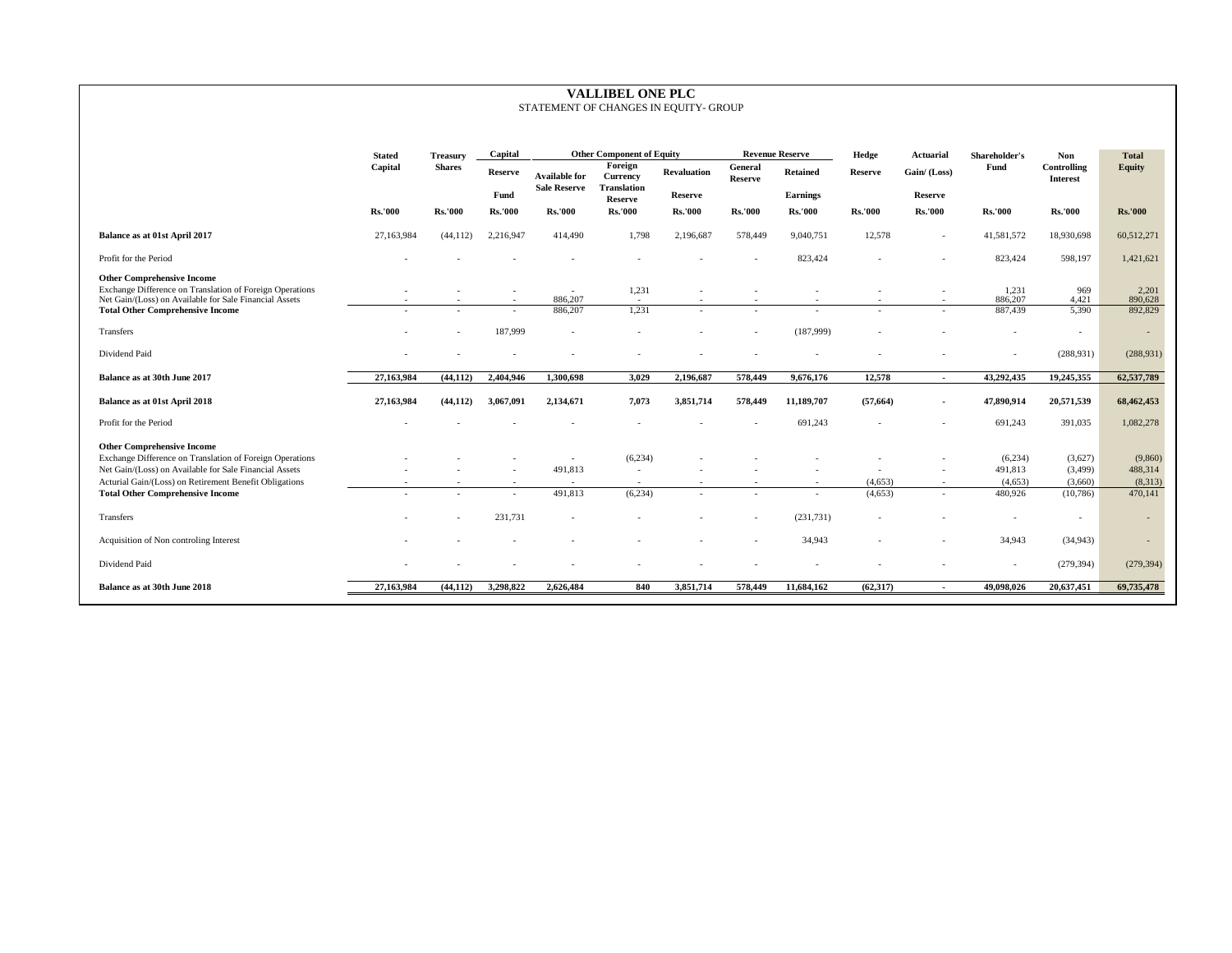| <b>VALLIBEL ONE PLC</b><br><b>CASH FLOW STATEMENT</b>                                                                 |                          |                      |                            |                          |  |  |  |
|-----------------------------------------------------------------------------------------------------------------------|--------------------------|----------------------|----------------------------|--------------------------|--|--|--|
|                                                                                                                       |                          |                      |                            |                          |  |  |  |
| For the peiod ended 30th June                                                                                         | Company<br>30.06.2018    | 30.06.2017           | Group<br>30.06.2018        | 30.06.2017               |  |  |  |
|                                                                                                                       |                          |                      |                            |                          |  |  |  |
| <b>CASH FLOWS FROM OPERATING ACTIVITIES</b>                                                                           | <b>Rs.'000</b>           | <b>Rs.'000</b>       | <b>Rs.'000</b>             | <b>Rs.'000</b>           |  |  |  |
|                                                                                                                       |                          |                      |                            |                          |  |  |  |
| Net Profit Before Taxation                                                                                            | 356,634                  | 507,268              | 1,915,196                  | 2,101,152                |  |  |  |
| Loss Before Tax from Discontinued Operations                                                                          |                          |                      | (3,592)                    | (12,802)                 |  |  |  |
| <b>ADJUSTMENTS FOR</b>                                                                                                |                          |                      |                            |                          |  |  |  |
| (Profit) / Loss on sale of Property, Plant & equipment<br>Depreciation                                                | 2,534                    | 2,680                | 1,138<br>510,275           | (302)<br>417,866         |  |  |  |
| Chainge in Fair Value of Biological Assets                                                                            |                          |                      | (3,707)                    | (5,002)                  |  |  |  |
| Amortization of Capital Grants                                                                                        |                          |                      | (1,600)                    | (1,262)                  |  |  |  |
| Provision For Fall in Value of Investments<br>Amortization                                                            | 9,540                    | (29, 907)            | 13,968                     | (52, 477)                |  |  |  |
| Share of Results of Equity Accounted Investees                                                                        |                          |                      | 21,829<br>3,037            | 21,210<br>506            |  |  |  |
| Net (Gain) / Loss on Foreign Exchange                                                                                 |                          |                      | (8,667)                    | 6,317                    |  |  |  |
| Impairment Charges/(Reversal) for Loans and Other Losses                                                              |                          |                      | 279,572                    | 68,625                   |  |  |  |
| Provision For Defined Benefit Plan Costs<br>Provision for Inventory                                                   | 394                      | 348                  | 63,075<br>8,006            | 53,328<br>8,035          |  |  |  |
| Dividend Income                                                                                                       |                          |                      | (759)                      | (17,916)                 |  |  |  |
| Finance Cost                                                                                                          | 29,844                   | 759                  | 582,884                    | 428,324                  |  |  |  |
| Finance Income<br><b>Operating Profit Before Working Capital Changes</b>                                              | (20, 598)<br>378,348     | (51, 926)<br>429.222 | (52, 207)<br>3,328,448     | (102, 967)<br>2,912,636  |  |  |  |
|                                                                                                                       |                          |                      |                            |                          |  |  |  |
| (Increase)/Decrease in Loans and Advances                                                                             |                          |                      | (1,591,229)                | (1,746,480)              |  |  |  |
| (Increase)/Decrease in Trade & Other Debtors, Deposits & Prepayments<br>(Increase)/Decrease in Other Financial Assets | (387,766)<br>211,670     | (312, 292)<br>95,472 | 363,907<br>617,764         | 523,214<br>(229, 526)    |  |  |  |
| (Increase)/Decrease in Lease Rental Receivable                                                                        |                          | $\overline{a}$       | (1, 241, 141)              | (1,783,330)              |  |  |  |
| (Increase)/Decrease in Other Non Financial Assets                                                                     |                          |                      | (194, 951)                 | (444, 089)               |  |  |  |
| Increase/(Decrease) in Due to Banks<br>Increase/(Decrease) in Due to Customers                                        |                          | $\overline{a}$       | (1, 174, 199)<br>2,661,439 | (2,756,797)<br>4,795,469 |  |  |  |
| Increase/(Decrease) in Trade & Other Payables                                                                         | 149                      | (5,048)              | (924,001)                  | 110,902                  |  |  |  |
| Increase/(Decrease) in Other Financial Liabilities                                                                    |                          |                      | 33,288                     | 26,065                   |  |  |  |
| Increase/(Decrease) in Other Non Financial Liabilities                                                                |                          |                      | 77,641                     | 14,838                   |  |  |  |
| (Increase)/Decrease in Inventories<br>(Increase)/Decrease in Assets Held For Sale                                     |                          |                      | (839, 610)<br>20,467       | (723, 649)<br>(50, 461)  |  |  |  |
| (Increase)/Decrease in Amounts Due from Related Companies                                                             | (39,779)                 | (145, 651)           |                            |                          |  |  |  |
| <b>Cash Generated from Operations</b>                                                                                 | 162,623                  | 61,704               | 1,137,823                  | 648,792                  |  |  |  |
| Retirement Benefits Liabilities Paid                                                                                  |                          |                      | (34, 603)                  | (63, 869)                |  |  |  |
| <b>Interest Received</b>                                                                                              | 52,572                   | 24.437               | 84,181                     | 75,478                   |  |  |  |
| <b>Finance Cost Paid</b>                                                                                              | (31,048)                 | (2, 432)             | (463, 166)                 | (428, 324)               |  |  |  |
| <b>Income Taxe Paid</b><br><b>Net Cash from/(Used in) Operating Activities</b>                                        | (21,902)<br>162,244      | (11, 145)<br>72,563  | (564, 738)<br>159,497      | (717,064)<br>(484, 987)  |  |  |  |
|                                                                                                                       |                          |                      |                            |                          |  |  |  |
| <b>CASH FLOWS FROM INVESTING ACTIVITIES</b>                                                                           |                          |                      |                            |                          |  |  |  |
| Purchase of Property, Plant & Equipment<br>Net Proceeds from Intangible Assets                                        | (1,116)                  | (559)                | (1,987,230)<br>(548)       | (1,401,481)<br>(1,778)   |  |  |  |
| Proceeds from Sale of Property, Plant & Equipment                                                                     |                          | $\overline{a}$       | 494                        | 14,371                   |  |  |  |
| <b>Cost of Bearer Biological Assets</b>                                                                               |                          |                      | (29, 575)                  | (29,086)                 |  |  |  |
| Increase the Stake of Subsidiary<br>Dividend Received                                                                 | (180,000)                |                      | 759                        | 17,916                   |  |  |  |
| Proceeds from leasehold Right Over Mining Land                                                                        |                          |                      |                            | 1,182                    |  |  |  |
| <b>Net Cash Used in Investing Activities</b>                                                                          | (181, 116)               | (559)                | (2,016,100)                | (1,398,876)              |  |  |  |
| <b>CASH FLOWS FROM FINANCING ACTIVITIES</b>                                                                           |                          |                      |                            |                          |  |  |  |
| Proceeds from Interest Bearing Loans & Borrowings                                                                     |                          | (400,000)            | 3,397,758                  | 5,732,055                |  |  |  |
| Repayment of Interest Bearing Loans & Borrowings                                                                      | $\overline{\phantom{a}}$ |                      | (2,728,574)                | (3,066,297)              |  |  |  |
| Capital Grant Received<br>Dividend Paid                                                                               | (1)                      |                      | (279, 394)                 | 458<br>(288, 931)        |  |  |  |
| Net Cash from/ (Used in) Financing Activities                                                                         | (1)                      | (400,000)            | 389,789                    | 2,377,285                |  |  |  |
| Net Increase / (Decrease) in Cash & Cash Equivalents                                                                  | (18, 872)                | (327,996)            | (1,466,814)                | 493,421                  |  |  |  |
| Cash and Cash Equivalents at the Beginning of the Period                                                              | (53, 405)                | 399,208              | 3,243,894                  | 1,485,247                |  |  |  |
| Cash and Cash Equivalents at the End of the Period                                                                    | (72, 277)                | 71,212               | 1,777,080                  | 1,978,669                |  |  |  |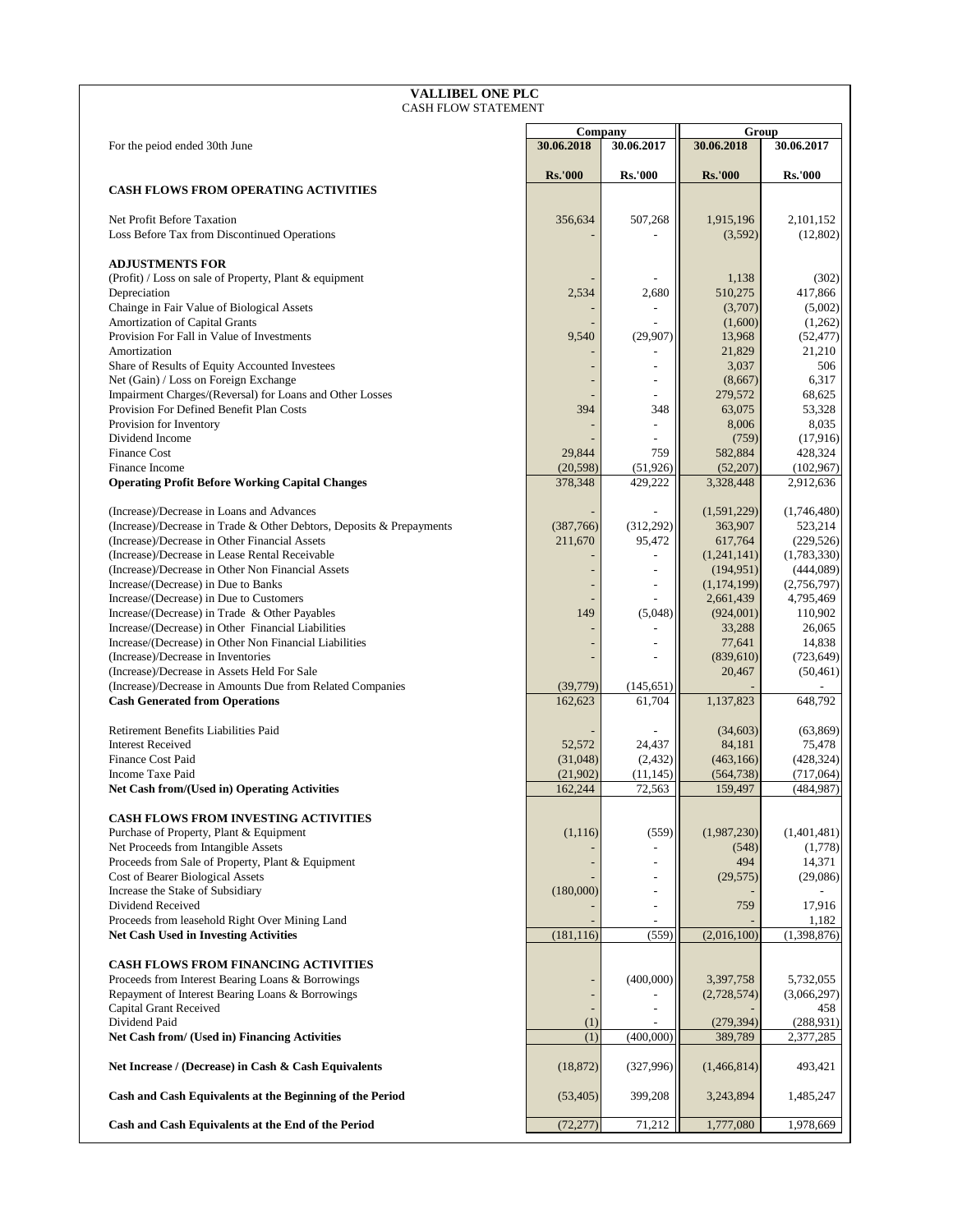**1** Financial year of the company ends on 31st March.

**2** The above figures are provisional & subject to audit.

**3** Number of fully paid ordinary shares as at 30th June 2018 is 1,086,559,353 (31st March 2018- 1,086,559,353).

**4** There has not been a significant change in the nature of the contingent liabilities which were disclosed in the Annual Report for the year ended 31st March 2017

**5** The Consolidated Financial Statements of the Company for the Period ended 30th June 2018 comprise of the Company , its Subsidiaries and Associates. The details of Subsidiaries and Associates are as follows:

#### **Subsidiary Companies**

 Royal Ceramics Lanka PLC L B Finance PLC Greener Water Limited Delmege Limited

#### **Associate Companies**

The Fortress Resorts PLC

#### **5 Basis of Preparation**

The Consolidated and Separate Financial Statements have been prepared in accordance with Sri lanka Accounting Standards comprising SLFRS and LKAS as issued by the institute of Chartered Accountants of Sri Lanka.Further these Interim Financial Statements have been prepared in compliance with the requirements of LKAS 34 on 'Interim Financial Reporting'.

#### **6 Significant Accounting Policies**

The changes to accounting policies which have been disclosed in the company's Annual Report 2017/18,have been applied consistently to all periods presented in these Interim Financial Statements.

The presentation and classification of the financial statements of the previous period have been amended, where relevant, for better presentation and to be comparable with those of the current period.

#### **8 Related Party Transactions**

| For the Period Ended 30th June                                    | 2018                     | 2017           |
|-------------------------------------------------------------------|--------------------------|----------------|
| <b>Subsidiaries</b>                                               | <b>Rs.'000</b>           | <b>Rs.'000</b> |
|                                                                   |                          |                |
| Technical Fee - Income Recognized                                 | 44,286                   | 7,467          |
| <b>Fund Transfers</b>                                             | 10,853                   | 145,651        |
| Net Investment through Equity Shares                              | 180,000                  |                |
| Dividend Income                                                   | 370,593                  | 441.553        |
| Purchase of Goods & Services                                      | 81                       | 10             |
| <b>Associates</b>                                                 |                          |                |
| Dividend Income                                                   | 19,977                   |                |
| Key management personnel (KMP)                                    |                          |                |
| <b>Directors Remuneration</b>                                     | 2,798                    | 2,798          |
| Close Family members of KMP                                       | Nil                      | Nil            |
| Companies controlled / jointly controlled / significantly         |                          |                |
| Influenced by KMP and their close family members                  |                          |                |
| <b>Investment in Fixed Deposits</b>                               | 863,526                  | 630            |
| Withdrawal of Fixed Deposits                                      | 1,075,197                | 725,234        |
| <b>Interest Income</b>                                            | 20,674                   | 51,926         |
| Dividend Income                                                   | $\overline{\phantom{a}}$ | 17,817         |
| Purchase of Goods & Services                                      | 320                      | 26             |
| Operating Expenses Incurred on behalf of Company                  | 1,045                    | 1.165          |
| Reimbursement of Operating Expenses Incurred on behalf of Company | 1,020                    | 1,137          |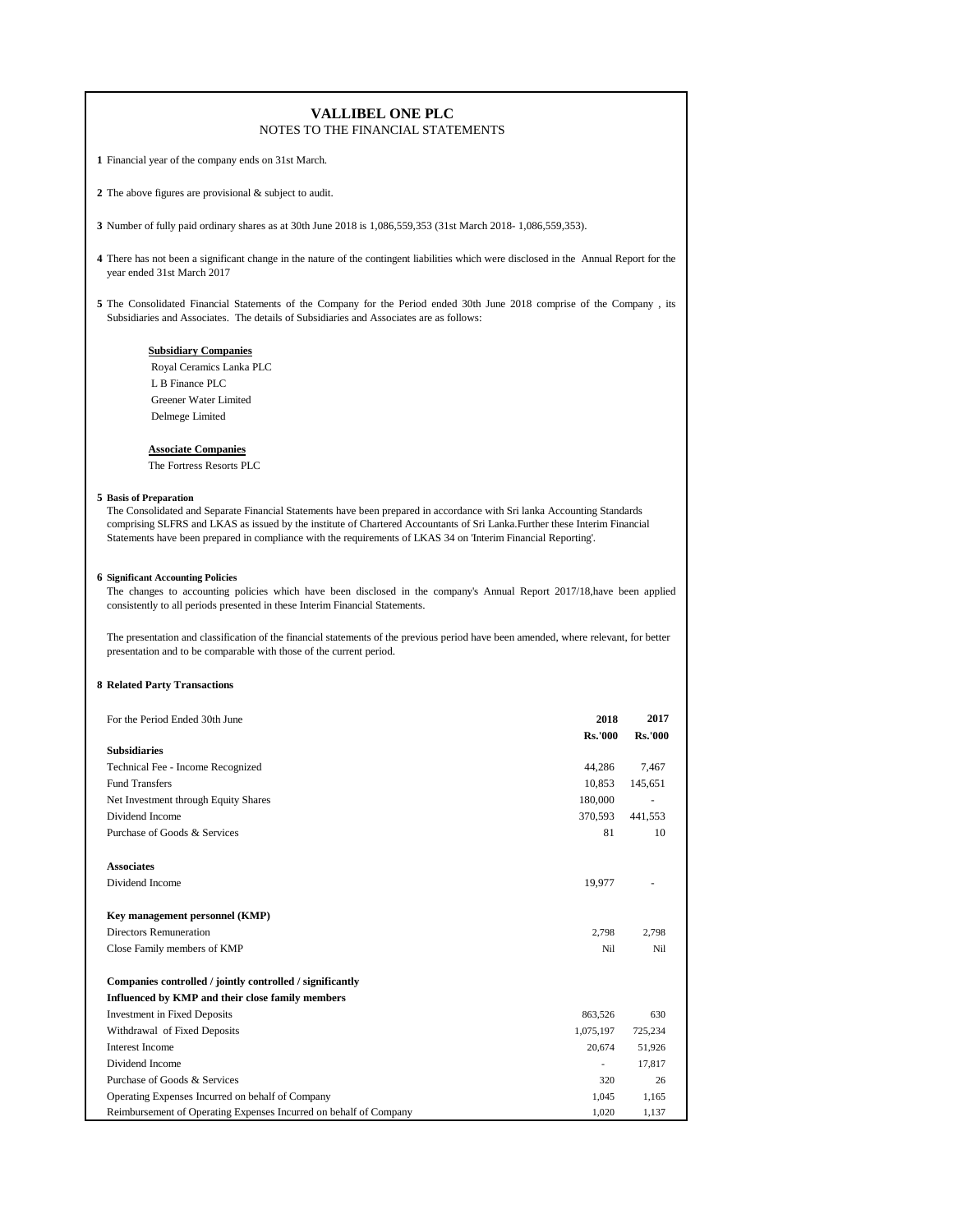# **9 Change in Accounting Policy**

During the financial year ended 31 March 2018, The Group has changed its Accounting Policy in relation to Accounting for Investment Property by changing from cost model to Fair Value model according to LKAS 40. Retrospective adjustments have been made according to LKAS 8 Accounting Policies, Changes in Accounting Estimates & Errors to reflect the change in accounting policy in the financial statements.

The fair value of freehold land and buildings were determined by P.B Kalugalagedara and Associates an independent professionally qualified valuer (Valuation report dated 31 March 2017). The basis of valuation is the Direct Capital Comparison Method using the depreciated value of buildings and Current Open Market Value of land.

The Total effect to the financial statements of the Group is summarised below.

| <b>Previously</b><br><b>Reported Amount</b> | <b>Adjustment</b><br><b>Amount</b> | <b>Restated</b><br>Amount |            |
|---------------------------------------------|------------------------------------|---------------------------|------------|
| $Rs.000$ 's                                 | Rs.000's                           | Rs.000's                  |            |
|                                             |                                    |                           |            |
|                                             |                                    |                           |            |
| 238,024                                     | 467,976                            | 706,000                   |            |
| 237,851                                     | 468,149                            | 706,000                   |            |
|                                             |                                    |                           |            |
| 8,810,680                                   | 230,071                            | 9,040,751                 |            |
| 9,446,105                                   | 230,071                            | 9,676,176                 |            |
| 18,692,794                                  | 237,905                            | 18,930,698                |            |
|                                             |                                    |                           |            |
|                                             | 19,007,450                         | 237,905                   | 19,245,355 |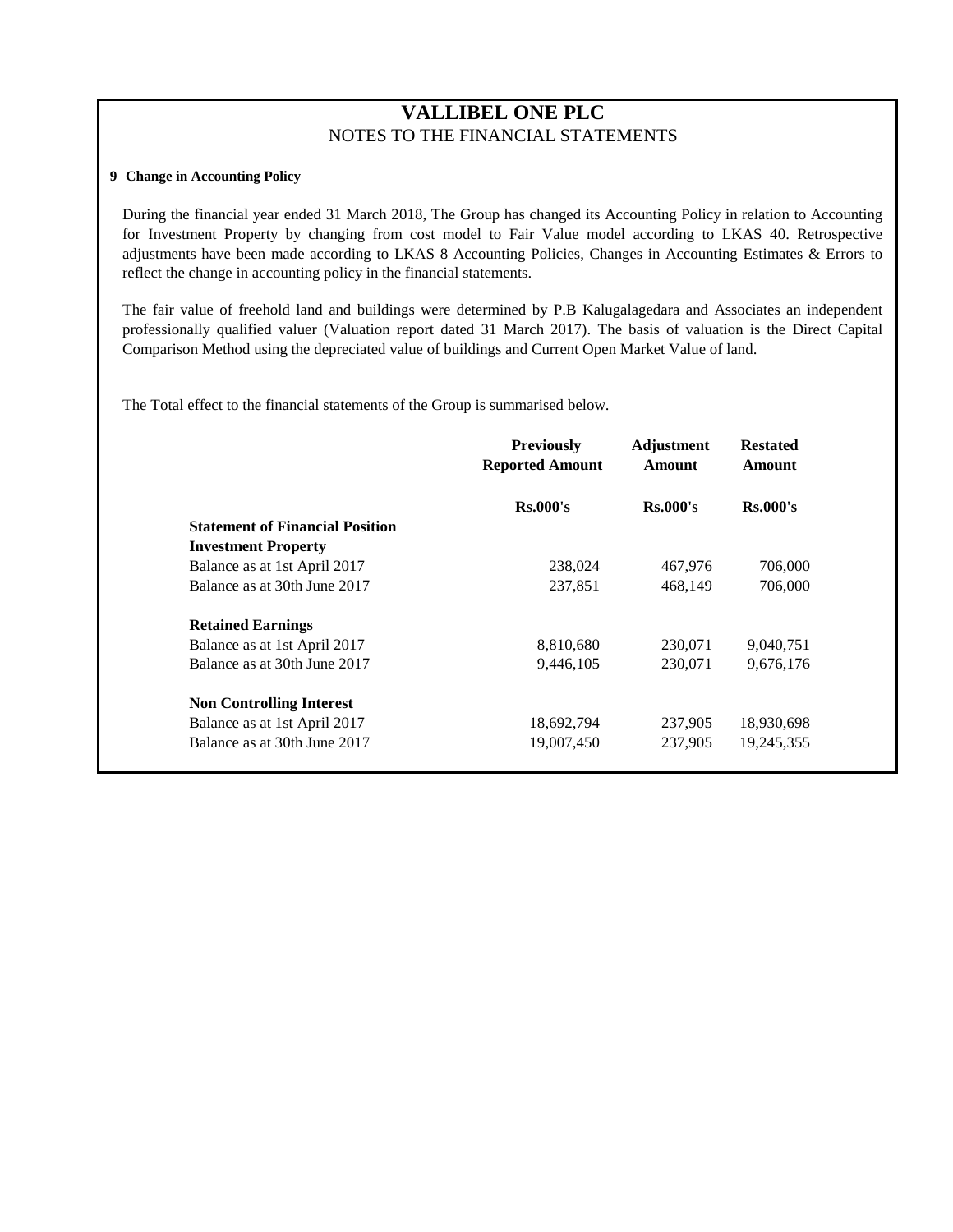#### **10 Discontinued Operations**

#### **Delmege Coir (Private) Limited**

On 12th February 2018, the Board of Directors of Delmege Limited took a decision to cease the operations of Delmege Coir (Private) Limited and to dispose of the assets thereof. Further, the company is available for immediate sale in its current condition and the actions to complete the sale were initiated. Delmege Forsyth & Co. (Exports) Ltd owns 60% and ESNA Exports (Pvt) Ltd owns 40% of Delmege Coir (Private) Limited and both shareholders are incorporated in Sri Lanka. It was engaged in the business of manufacturing and export of Coir.The results of Delmege Coir (Private) Limited for the year is presented below:

#### **Ever Paint and Chemical Industries (Private) Limited ("EPCI")**

On 25th July 2016, the Board of Directors of Royal Ceramics Lanka PLC took a decision to cease the operations of Ever Paint and Chemical Industries (Private) Limited ("EPCI") and to dispose of the assets thereof. EPCI is a fully owned subsidiary of Royal Ceramics Lanka PLC and it was engaged in the business of manufacturing and marketing of paints and allied products.

#### **10.1** The results of Delmege Coir (Private) Limited and EPCI for the period :

|                                                | <b>Delmege Coir</b><br>(Private) Limited |                        | <b>Ever Paint and Chemical</b><br><b>Industries (Private)</b><br>Limited ("EPCI") |                        |
|------------------------------------------------|------------------------------------------|------------------------|-----------------------------------------------------------------------------------|------------------------|
|                                                | 2018<br><b>Rs.'000</b>                   | 2017<br><b>Rs.'000</b> | 2018<br><b>Rs.'000</b>                                                            | 2017<br><b>Rs.'000</b> |
| Revenue                                        |                                          | 35,984                 | 1,929                                                                             | 408                    |
| Cost of Sales                                  |                                          | (32,094)               | (2,848)                                                                           | (4,819)                |
| <b>Gross Profit</b>                            |                                          | 3,890                  | (919)                                                                             | (4, 411)               |
| Finance Income                                 |                                          |                        |                                                                                   |                        |
| Other Income and Gains                         |                                          | 329                    | (66)                                                                              | (345)                  |
| Selling and Distribution Costs                 | 105                                      | (1,148)                | (584)                                                                             | (3,771)                |
| <b>Administrative Expenses</b>                 | (402)                                    | (4,357)                | (325)                                                                             | (2,051)                |
| <b>Other Operating Expenses</b>                | (378)                                    | ٠                      | ۰                                                                                 |                        |
| <b>Finance Cost</b>                            | (1,022)                                  | (1,066)                | ۰                                                                                 | (2,223)                |
| Loss for the year from discontinued operations | (1,698)                                  | (2,353)                | (1,894)                                                                           | (12, 801)              |
|                                                |                                          |                        |                                                                                   |                        |

Loss from discontinued operations (Group) for the period ended 30th June 2018 **(3,592)**

**10.2** The major classes of assets and liabilities is classified as held for sale as at the end of the Period:

|                                                               | <b>Delmege Coir (Private)</b><br><b>Limited</b> |                              | <b>Ever Paint and Chemical</b><br><b>Industries (Private)</b> |                              |
|---------------------------------------------------------------|-------------------------------------------------|------------------------------|---------------------------------------------------------------|------------------------------|
|                                                               | 30.06.2018<br><b>Rs.'000</b>                    | 30.06.2017<br><b>Rs.'000</b> | <b>Limited</b><br>30.06.2018<br><b>Rs.'000</b>                | 30.06.2017<br><b>Rs.'000</b> |
| <b>Assets</b>                                                 |                                                 |                              |                                                               |                              |
| Property, Plant and Equipment                                 | 26,666                                          |                              | 45,372                                                        | 72,493                       |
| <b>Inventories</b>                                            | 10,001                                          |                              | 15,896                                                        | 31,448                       |
| Trade and Other Receivables                                   | 2,266                                           |                              | 8,238                                                         | 11,284                       |
| Cash and Cash Equivalents                                     | 675                                             |                              | 313                                                           | 165                          |
| Assets Held for Sale                                          | 39,608                                          |                              | 69,819                                                        | 115,390                      |
| <b>Current Liabilities</b>                                    |                                                 |                              |                                                               |                              |
| Trade and Other Payables                                      | (6,511)                                         |                              | (7, 867)                                                      | (13,029)                     |
| Interest Bearing Loans & Borrowings                           | (5)                                             |                              |                                                               | (49, 888)                    |
| <b>Retirement Benefit Liability</b>                           |                                                 |                              |                                                               | (2,141)                      |
| Liabilities Directly Associated with the Assets Held for Sale | (6,515)                                         |                              | (7, 867)                                                      | (65,058)                     |
| <b>Net Assets Directly Associated with Disposal Group</b>     | 33,093                                          |                              | 61,952                                                        | 50,332                       |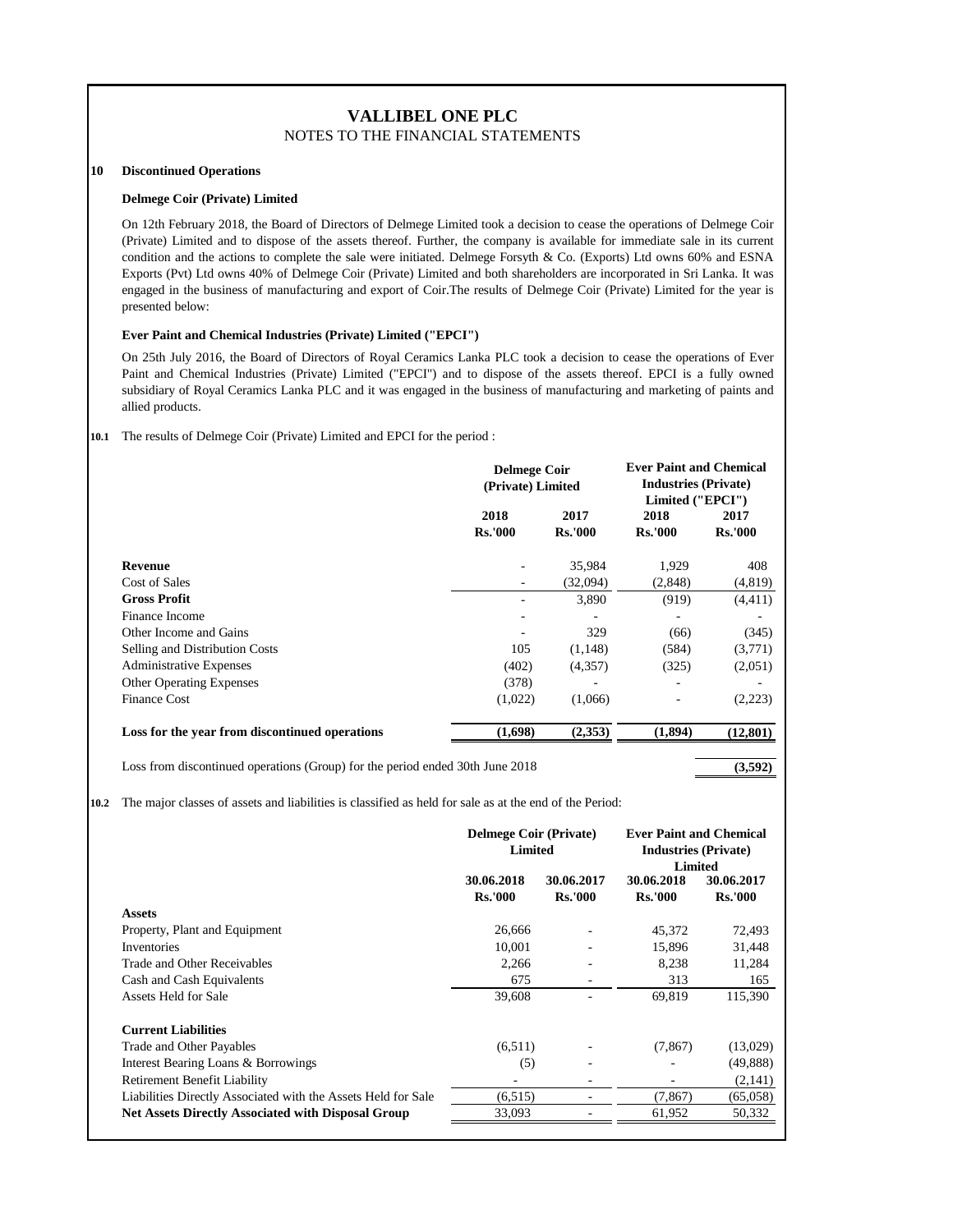#### **10 Discontinued Operations (Contd…)**

**10.3** The net cash flows incurred by Delmege Coir (Private) Limited and Ever Paint and Chemical Industries (Private) Limited are as follows:

|                           | <b>Delmege Coir (Private) Limited</b><br><b>Period ended</b> |                              | <b>Ever Paint and Chemical Industries</b><br>(Private) Limited<br>Period ended |                              |  |
|---------------------------|--------------------------------------------------------------|------------------------------|--------------------------------------------------------------------------------|------------------------------|--|
|                           | 30.06.2018<br><b>Rs.'000</b>                                 | 30.06.2017<br><b>Rs.'000</b> | 30.06.2018<br><b>Rs.'000</b>                                                   | 30.06.2017<br><b>Rs.'000</b> |  |
| Operating                 | (771)                                                        | 2,646                        | (104, 489)                                                                     | 68,366                       |  |
| Investing                 | (745)                                                        | (54)                         | (179)                                                                          | 2,758                        |  |
| Financing                 | $\overline{\phantom{a}}$                                     | ٠                            | $\overline{\phantom{a}}$                                                       | (75,080)                     |  |
| Net cash (outflow)/inflow | (1,516)                                                      | 2,592                        | (104, 668)                                                                     | (3,956)                      |  |

#### **Asset Held For Sale- Property Plant & Equipment**

The Management of Delmege group has decided on 2017-2018 year to dispose of the fixed assets having net book value of Rs. 10,673,599.39/- thereof . These assets are available for immediate sale in its current condition. The actions to complete the sale were initiated and expected to be completed within one year from the the reporting date. Therefore, the said fixed assets are classified as a noncurrent assets held for sale as at the reporting date.

#### **Group**

|                                                      | Period ended   |                |  |  |  |
|------------------------------------------------------|----------------|----------------|--|--|--|
|                                                      | 30.06.2018     | 30.06.2017     |  |  |  |
| <b>Assets</b>                                        | <b>Rs.'000</b> | <b>Rs.'000</b> |  |  |  |
| Delmege Coir (Private) Limited                       | 39,608         |                |  |  |  |
| Ever Paint and Chemical Industries (Private) Limited | 69.819         | 115,390        |  |  |  |
| Delmege Interior Deco (Pvt)Ltd                       | 10.674         |                |  |  |  |
|                                                      | 120.101        | 115,390        |  |  |  |
| <b>Liabilities</b>                                   |                |                |  |  |  |
| Delmege Coir (Private) Limited                       | (6,515)        |                |  |  |  |
| Ever Paint and Chemical Industries (Private) Limited | (7, 867)       | (65,058)       |  |  |  |
|                                                      | (14.383)       | (65,058)       |  |  |  |

#### **11 Greener Water Hotel Project**

- Civil and Structural works along with the Mechanical, Electrical and Plumbing works of super structure are in progress and in line with the revised project timeline.

-Utilization of IPO funds via Investing on Greener Water Hotel shares

| <b>Detail</b>  | <b>Objective</b>       | <b>Amount raise</b><br>as per Prospectus<br>Rs. mn | <b>Amount allocated</b><br>from the<br><b>Proceeds Rs.mn</b> | % of Total<br><b>Proceeds</b> | <b>Amount Utilized</b><br>Rs. mn | % of Utilization<br>againts Alloction |
|----------------|------------------------|----------------------------------------------------|--------------------------------------------------------------|-------------------------------|----------------------------------|---------------------------------------|
| Initial Public | To fund the            | 532.8                                              | 532.8                                                        | 100%                          | 532.8                            | 100%                                  |
| Offer          | <b>Balance Capital</b> |                                                    |                                                              |                               |                                  |                                       |
| in June $2011$ | Requirement of         |                                                    |                                                              |                               |                                  |                                       |
|                | Greenerwater Ltd       |                                                    |                                                              |                               |                                  |                                       |

**12** There have been no material events occurring after the balance sheet date that require adjustment or disclosure in the financial statement.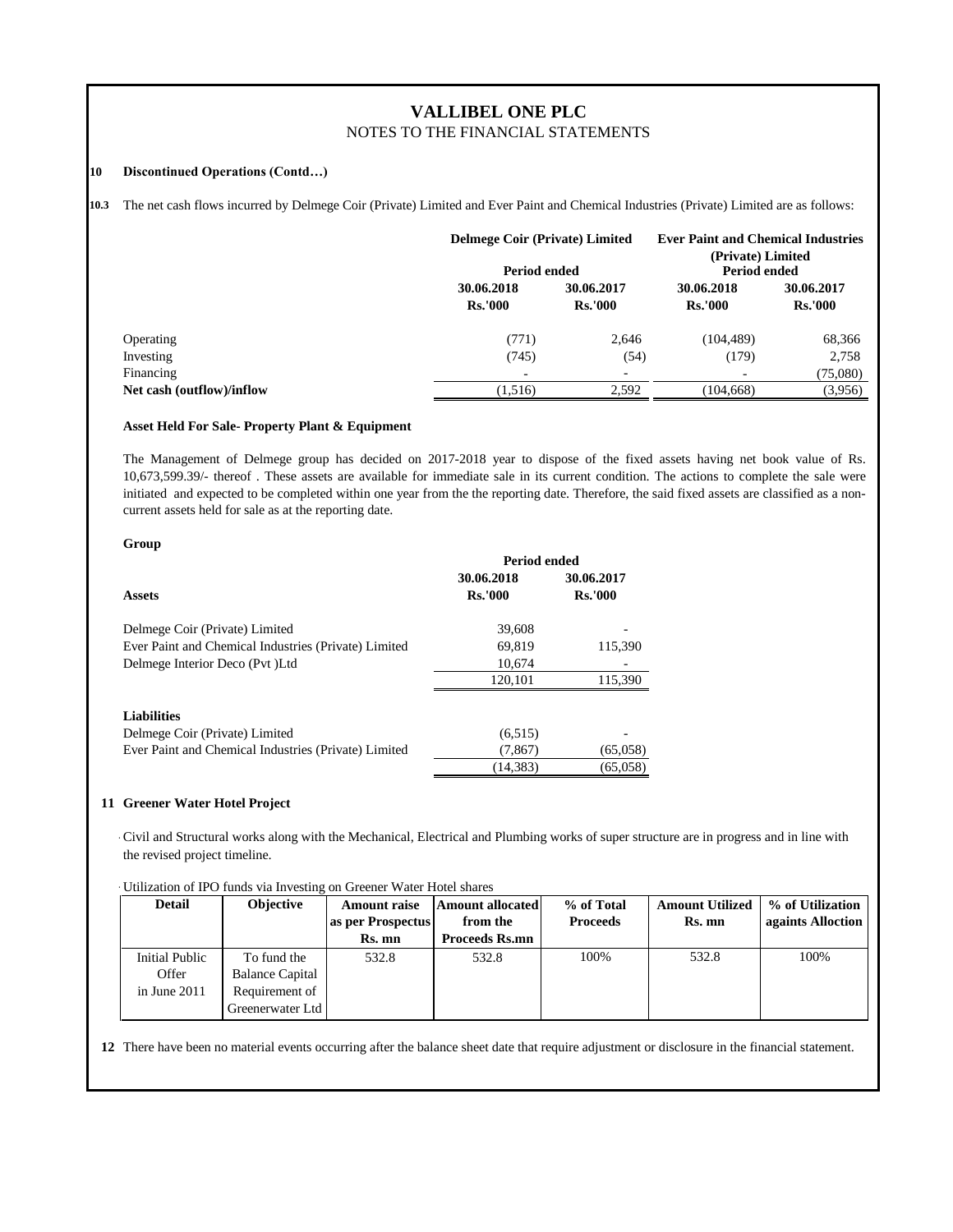# **VALLIBEL ONE PLC**

| <b>13 Operating Segment Information</b><br>For the three months period ended 30th June  | Lifestyle          |                          | <b>Finance</b>       |                          | <b>Alluminium</b>                   |                          | <b>Plantation</b>        |                          | Leisure                  |                          |
|-----------------------------------------------------------------------------------------|--------------------|--------------------------|----------------------|--------------------------|-------------------------------------|--------------------------|--------------------------|--------------------------|--------------------------|--------------------------|
| <b>Rs'000</b>                                                                           | 2018               | 2017                     | 2018                 | 2017                     | 2018                                | 2017                     | 2018                     | 2017                     | 2018                     | 2017                     |
| Revenue                                                                                 |                    |                          |                      |                          |                                     |                          |                          |                          |                          |                          |
| Sales to external customers                                                             | 4,716,723          | 4,471,272                | 6,868,410            | 5,533,808                | 582,283<br>$\overline{\phantom{a}}$ | 551,199                  | 459,932<br>$\sim$        | 615,255<br>٠             |                          | $\sim$                   |
| Intra Group Revenue                                                                     | 13,914             | 10,355                   | ٠                    |                          | ÷,                                  | $\sim$                   | 17,735                   | 10,726                   |                          | $\sim$                   |
| <b>Total Revenue</b>                                                                    | 4,730,637          | 4,481,627                | 6,868,410            | 5,533,808                | 582,283                             | 551,199                  | 477,667                  | 625,981                  | $\sim$                   |                          |
| <b>Results</b>                                                                          |                    |                          |                      |                          |                                     |                          |                          |                          |                          |                          |
| <b>Gross Profit</b>                                                                     | 1,923,118          | 1,902,095                | 3,798,982            | 2,893,850                | 109,821                             | 158,188                  | 16,841                   | 62,599                   |                          |                          |
| Dividend Income                                                                         | 336                | 322                      | 427                  | 88                       | $\sim$                              | $\overline{\phantom{a}}$ | $\overline{a}$           |                          |                          |                          |
| Other Operating Income                                                                  | 49,537             | 101,517                  | 31,616               | 832                      | 1,686                               | 949                      | (904)                    | 6,489                    |                          |                          |
| Administrative Expenses                                                                 | (327, 685)         | (315, 871)               | (834, 601)           | (717, 426)               | (39,032)                            | (31, 423)                | (29, 679)                | (31,075)                 | (10, 885)                | (11, 532)                |
| <b>Distribution Expenses</b>                                                            | (1,028,440)        | (887, 880)               | (514, 535)           | (421, 553)               | (43, 299)                           | (70, 978)                |                          |                          |                          |                          |
| Other Operating Expenses                                                                | (15, 370)          | (12,036)                 | (284, 632)           | (72, 765)                | $\overline{\phantom{a}}$            | $\overline{\phantom{a}}$ | $\overline{\phantom{a}}$ |                          |                          | $\sim$                   |
| Finance Cost                                                                            | (312, 332)         | (239, 271)               | $\overline{a}$       | $\overline{\phantom{a}}$ | (63, 222)                           | (28, 514)                | (23, 254)                | (24, 101)                | (38)                     | (41)                     |
| Finance Income                                                                          | 17,986             | 37,480                   |                      |                          |                                     |                          |                          |                          | 205                      | 135                      |
| <b>Gold Loan Auction Losses</b>                                                         |                    | ÷,                       | (453)                | (470)                    |                                     |                          |                          |                          | $\sim$                   | $\sim$                   |
| Share of Results of Equity Accounted Investees                                          |                    |                          | $\overline{a}$       |                          |                                     |                          |                          | ٠                        | (3,037)                  | (506)                    |
| Profit/ (Loss) Before Tax on Financial Services                                         | 307,150            | 586,355                  | 2,196,804            | 1,682,556                | (34,046)                            | 28,221                   | (36,996)                 | 13,912                   | (13, 754)                | (11, 944)                |
| Tax on Financial Services                                                               |                    | $\overline{\phantom{a}}$ | (383, 766)           | (295, 579)               | $\overline{\phantom{a}}$            | $\overline{\phantom{a}}$ | $\sim$                   | $\overline{\phantom{a}}$ | $\overline{\phantom{a}}$ | $\overline{\phantom{a}}$ |
| Profit / (Loss) Before Tax                                                              | 307,150            | 586,355                  | 1,813,038            | 1,386,977                | (34,046)                            | 28,221                   | (36,996)                 | 13,912                   | (13, 754)                | (11, 944)                |
| Income Tax Expense                                                                      | (155, 199)         | (180,071)                | (655, 428)           | (446, 749)               | 7,624                               | (8, 702)                 | 1,523                    | 1,542                    | (37)                     | (24)                     |
| Loss after tax for the year from Discontinued Operations                                |                    | $\overline{\phantom{a}}$ | ÷,                   | $\overline{\phantom{a}}$ | ÷,                                  | $\overline{\phantom{a}}$ | $\overline{\phantom{a}}$ | $\overline{\phantom{a}}$ | $\overline{\phantom{a}}$ | $\sim$                   |
| Profit / (Loss) for the Year                                                            | 151,952            | 406,284                  | 1,157,610            | 940,228                  | (26, 422)                           | 19,519                   | (35, 473)                | 15,454                   | (13, 792)                | (11,968)                 |
| As at 30th June<br><b>14 Segment Assets and Liabilities</b>                             |                    |                          |                      |                          |                                     |                          |                          |                          |                          |                          |
| <b>Total Assets</b>                                                                     | 40,808,043         | 33,410,551               | 123,552,645          | 108,626,006              | 3,948,740                           | 2,361,703                | 3,702,253                | 3,653,238                | 4,821,799                | 1,889,335                |
| <b>Total Liabilities</b>                                                                | 23,115,795         | 17,706,014               | 107,066,611          | 95,159,112               | 2,646,727                           | 1,198,596                | 2,365,162                | 2,276,300                | 547,108                  | 215,931                  |
| <b>15 Other Segment Information</b><br>Total Cost Incurred During the Period to Acquire |                    |                          |                      |                          |                                     |                          |                          |                          |                          |                          |
| Property, Plant & Equipment<br>Depreciation & Amortization                              | 597,257<br>323,350 | 498,300<br>274,739       | 1,091,010<br>104,315 | 663,514<br>85,972        | 123,717<br>26,805                   | 56,393<br>18,786         | 24,792<br>31,213         | 24,474<br>34,081         | 136,726<br>1,657         | 143,285<br>1,563         |
| provision for Retirement Benefit Liability                                              | 25,264             | 19,908                   | 13,666               | 11,870                   | 335                                 | 330                      | 18,727                   | 17,949                   | 224                      | 58                       |
|                                                                                         |                    |                          |                      |                          |                                     |                          |                          |                          |                          |                          |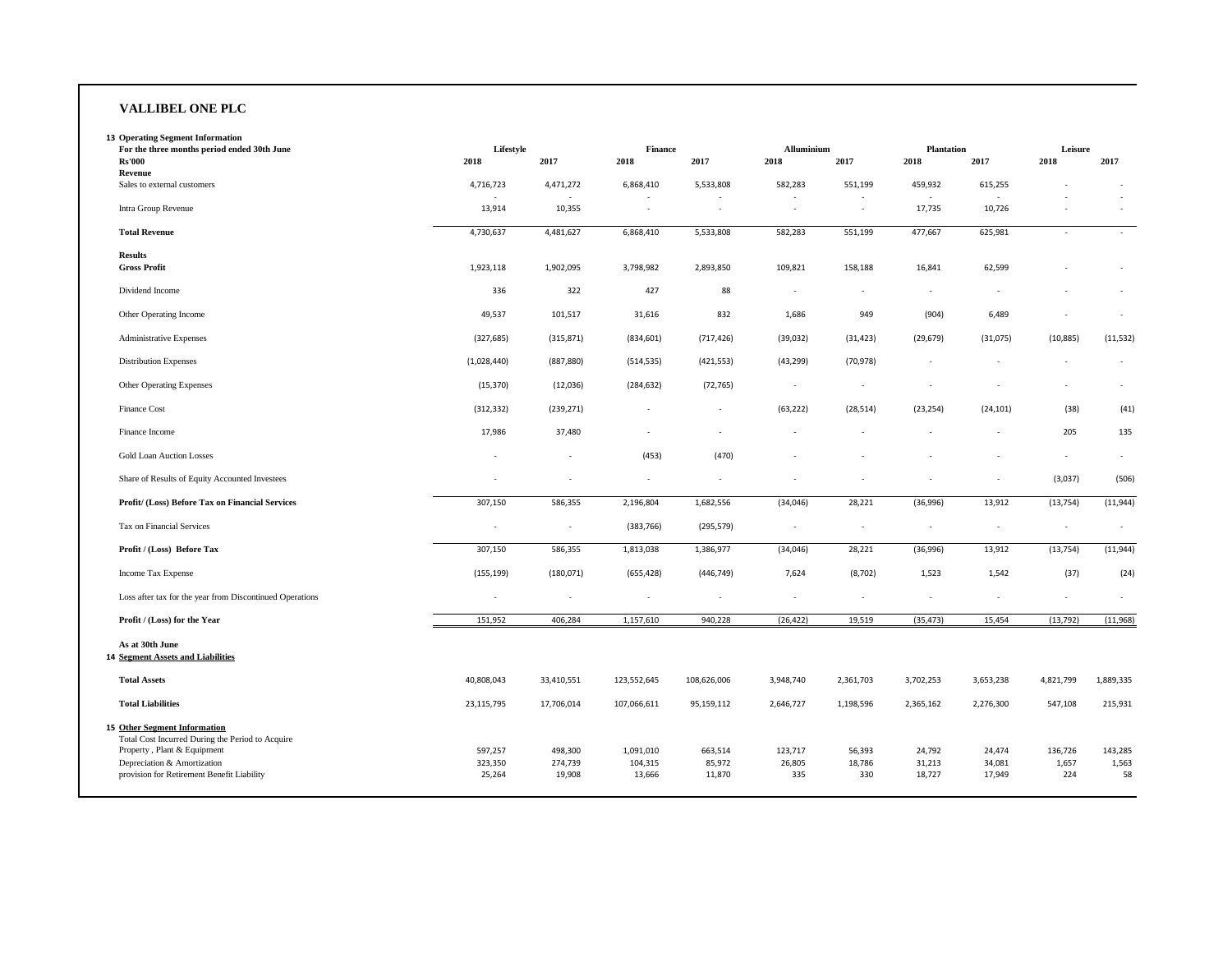# **VALLIBEL ONE PLC**

| <b>13 Operating Segment Information</b>                                                                                |                          |                          |                          |                          |                          |                |                                           |                          |                   |                   |
|------------------------------------------------------------------------------------------------------------------------|--------------------------|--------------------------|--------------------------|--------------------------|--------------------------|----------------|-------------------------------------------|--------------------------|-------------------|-------------------|
| For the three months period ended 30th June<br><b>Rs'000</b>                                                           | Consumer<br>2018         | 2017                     | Investment<br>2018       | 2017                     | Other<br>2018            | 2017           | <b>Eliminations / Adjustments</b><br>2018 | 2017                     | Group<br>2018     | 2017              |
| Revenue                                                                                                                |                          |                          |                          |                          |                          |                |                                           |                          |                   |                   |
| Sales to external customers                                                                                            | 852,305                  | 1,098,878                |                          | $\overline{\phantom{a}}$ | 860,808                  | 730,035        | $\overline{\phantom{a}}$                  | $\overline{\phantom{a}}$ | 14,340,461        | 13,000,446        |
| Intra Group Revenue                                                                                                    | 152                      | ٠                        |                          | $\overline{a}$           | 104,358                  | 62,158         | (136, 160)                                | (83, 240)                | $\sim$            |                   |
| <b>Total Revenue</b>                                                                                                   | 852,457                  | 1,098,878                |                          | ä,                       | 965,166                  | 792,194        | (136, 160)                                | (83, 240)                | 14,340,461        | 13,000,446        |
| <b>Results</b><br><b>Gross Profit</b>                                                                                  | 191,551                  | 238,637                  |                          | $\overline{\phantom{a}}$ | 184,749                  | 174,554        | (14,066)                                  | (10, 693)                | 6,210,996         | 5,419,229         |
| Dividend Income                                                                                                        | $\overline{\phantom{a}}$ | $\sim$                   | 390,566                  | 459,370                  | $\sim$                   | 24             | (390, 570)                                | (441, 888)               | 759               | 17,916            |
| Other Operating Income                                                                                                 | 1,571                    | 557                      | 44,286                   | 37,373                   | 81,819                   | 89,454         | (88, 336)                                 | (133, 735)               | 121,275           | 103,436           |
| <b>Administrative Expenses</b>                                                                                         | (51, 589)                | (46, 313)                | (59, 433)                | (40, 642)                | (175, 137)               | (166, 657)     | 58,570                                    | 86,639                   | (1,469,471)       | (1, 274, 299)     |
| <b>Distribution Expenses</b>                                                                                           | (115,999)                | (111, 843)               | $\sim$                   | $\overline{\phantom{a}}$ | (44, 745)                | (28, 945)      | 37,439                                    | 51,472                   | (1,709,578)       | (1,469,727)       |
| Other Operating Expenses                                                                                               | $\overline{\phantom{a}}$ | $\overline{\phantom{a}}$ | (9,540)                  | ٠                        | $\overline{\phantom{a}}$ | $\sim$         | (11, 311)                                 | 11,311                   | (320, 854)        | (73, 490)         |
| Finance Cost                                                                                                           | (117, 641)               | (126, 813)               | (29, 844)                | (759)                    | (62, 526)                | (59,081)       | 25,973                                    | 50,255                   | (582, 884)        | (428, 324)        |
| Finance Income                                                                                                         | 13,213                   | 25,774                   | 20,598                   | 51,926                   | 26,177                   | 31,131         | (25, 973)                                 | (43, 478)                | 52,207            | 102,967           |
| Gold Loan Auction Losses                                                                                               | $\overline{\phantom{a}}$ |                          |                          |                          |                          |                |                                           | ٠                        | (453)             | (470)             |
| Share of Results of Equity Accounted Investees                                                                         |                          | ٠                        |                          |                          | ×,                       |                |                                           | $\overline{\phantom{a}}$ | (3,037)           | (506)             |
| Profit/ (Loss) Before Tax on Financial Services                                                                        | (78, 895)                | (20,001)                 | 356,634                  | 507,268                  | 10,338                   | 40,480         | (408, 274)                                | (430, 117)               | 2,298,961         | 2,396,731         |
| Tax on Financial Services                                                                                              | $\overline{\phantom{a}}$ | ×,                       | $\overline{\phantom{a}}$ |                          | $\overline{\phantom{a}}$ |                | $\overline{\phantom{m}}$                  | $\overline{\phantom{a}}$ | (383, 766)        | (295, 579)        |
| Profit / (Loss) Before Tax                                                                                             | (78, 895)                | (20,001)                 | 356,634                  | 507,268                  | 10,338                   | 40,480         | (408, 274)                                | (430, 117)               | 1,915,196         | 2,101,152         |
| Income Tax Expense                                                                                                     | $\overline{\phantom{a}}$ | (1,774)                  | (8, 297)                 | (14, 539)                | (4,620)                  | (6, 412)       | (14, 893)                                 | (10,000)                 | (829, 326)        | (666, 729)        |
| Loss after tax for the year from Discontinued Operations                                                               |                          | J.                       | $\overline{\phantom{a}}$ |                          | ×.                       | $\sim$         | (3, 592)                                  | (12,802)                 | (3, 592)          | (12, 802)         |
| Profit / (Loss) for the Year                                                                                           | (78, 895)                | (21, 775)                | 348,336                  | 492,729                  | 5,718                    | 34,068         | (426, 758)                                | (452, 918)               | 1,082,278         | 1,421,621         |
| As at 30th June<br><b>14 Segment Assets and Liabilities</b>                                                            |                          |                          |                          |                          |                          |                |                                           |                          |                   |                   |
| <b>Total Assets</b>                                                                                                    | 2,396,966                | 3,916,521                | 33,343,957               | 30,423,666               | 9,808,978                | 9,951,233      | (12, 591, 733)                            | (12,091,807)             | 209,791,649       | 182,140,447       |
| <b>Total Liabilities</b>                                                                                               | 4,060,161                | 5,341,469                | 1,147,163                | 29,539                   | 4,358,706                | 3,465,829      | (5,251,259)                               | (5,322,157)              | 140,056,174       | 120,070,634       |
| <b>15 Other Segment Information</b><br>Total Cost Incurred During the Period to Acquire<br>Property, Plant & Equipment | 4,357                    | 856                      | 1,116                    | 559                      | 8,254                    | 14,100         | ÷,                                        | ÷,                       | 1,987,230         | 1,401,481         |
| Depreciation & Amortization<br>provision for Retirement Benefit Liability                                              | 1,597<br>508             | 2,247<br>1,122           | 2,534<br>394             | 2,680<br>348             | 29,322<br>3,956          | 7,697<br>1,743 | 11,311<br>$\overline{\phantom{a}}$        | 11,311<br>٠              | 532,104<br>63,075 | 439,077<br>53,328 |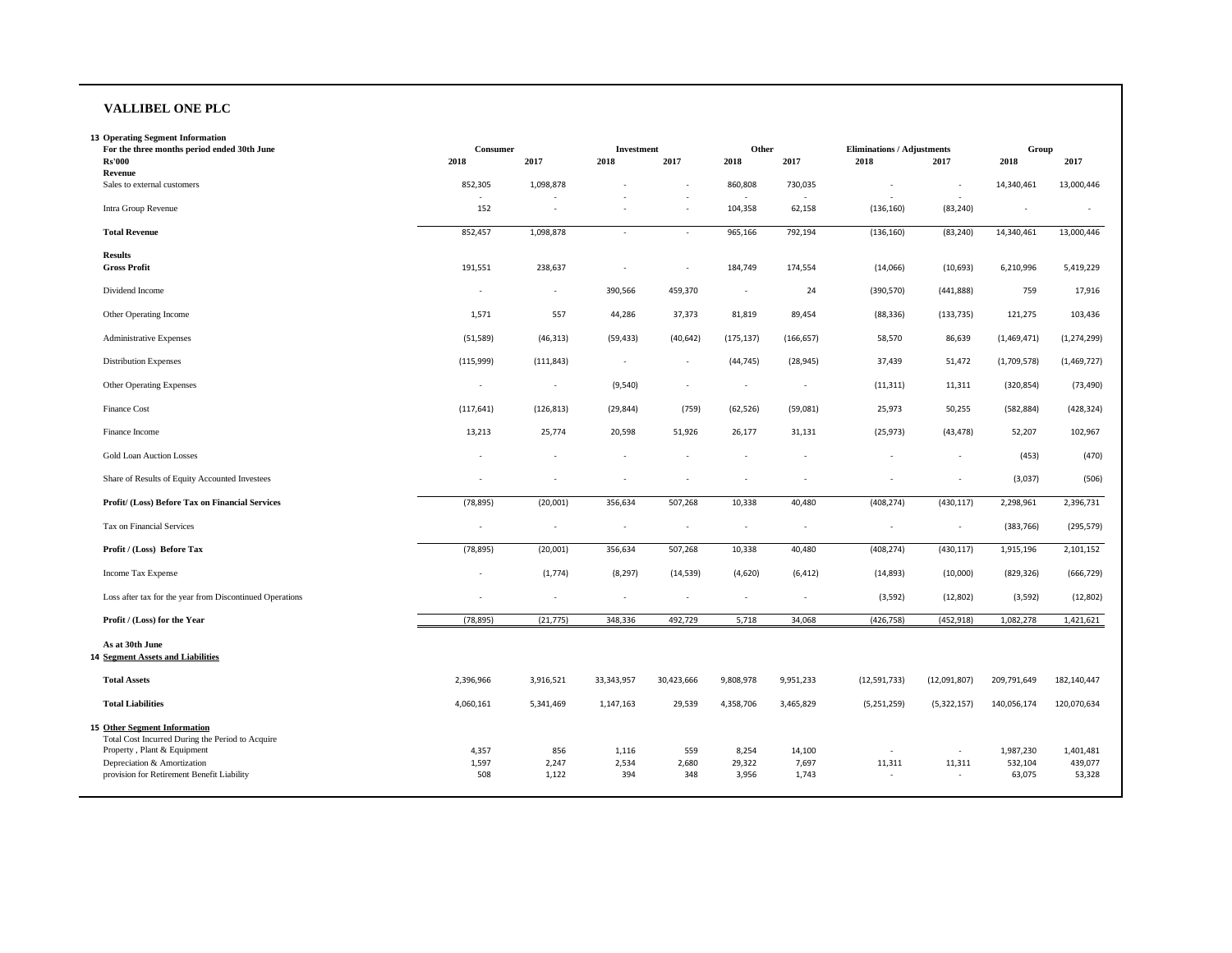# **VALLIBEL ONE PLC**

# SHARE INFORMATION

**1 Market prices of the shares for Quarter ended 30th June** 

|         | 2018  | 2017  |
|---------|-------|-------|
|         | Rs.   | Rs.   |
| Highest | 23.60 | 20.70 |
| Lowest  | 19.20 | 17.00 |
| Closing | 19.30 | 19.90 |

#### **2 Directors Shareholding**

| <b>Name</b>                                               | No of shares<br>as at 30th<br><b>June 2018</b> | No of shares<br>as at 30th<br><b>June 2017</b> |
|-----------------------------------------------------------|------------------------------------------------|------------------------------------------------|
| Mr. Dhammika Perera                                       | 689,726,471                                    | 689.726.471                                    |
| Mr. S H Amarasekera - Shares held in the following manner |                                                |                                                |
| Pan Asia Banking Corporation PLC / Mr. S H Amarasekera    | 1,000,000                                      | 1,000,000                                      |
| Mr. J A S S Adhihetty                                     | 100,000                                        | 100,000                                        |
| Ms. K Fernando                                            | 800,000                                        | 800,000                                        |
| Mr. R N Asirwatham                                        | 800                                            | 800                                            |

**3** The percentage of shares held by the public as at 30th June 2018 was 19.315% comprising of 10,984 Share holders.

**4** The Float Adjusted Market Capitalization as at 30th June 2018 is Rs. 4,050,487,024/-

**5** The Float adjusted market capitalization of the company falls under Option 1 of Rule 7.13.1(b) of the Listing Rules of the Colombo Stock Exchange and the company has complied with the minimum public holding requirement applicable under the said option.

**5 Twenty Major Shareholders as at 30th June 2018.**

|    |                                                           | No of         | $($ %)  |
|----|-----------------------------------------------------------|---------------|---------|
|    |                                                           | <b>Shares</b> |         |
| 1  | Mr. Dhammika Perera                                       | 689,726,471   | 63.478  |
| 2  | <b>Employees Provident Fund</b>                           | 101,549,200   | 9.346   |
| 3  | Vallibel Investments (Private) Limited                    | 91,966,451    | 8.464   |
| 4  | Vallibel Leisure (Private) Limited                        | 91,929,063    | 8.461   |
| 5  | Bank of Ceylon A/c Ceybank Unit Trust                     | 14,489,070    | 1.333   |
| 6  | Mercantile Investments and Finance PLC                    | 5,176,000     | 0.476   |
| 7  | <b>National Savings Bank</b>                              | 3,143,693     | 0.289   |
| 8  | Mellon Bank N. A. - UPS Group Trust                       | 2,800,000     | 0.258   |
| 9  | Hatton National Bank PLC/Mr.Sanka Ramoorthy Nadaraj Kumar | 2,779,538     | 0.256   |
| 10 | Bank of Ceylon No. 1 Account                              | 2,427,704     | 0.223   |
| 11 | Merrill J Fernando & Sons (Pvt) Limited                   | 2,299,000     | 0.212   |
| 12 | Mr. K D A Perera                                          | 2,079,039     | 0.191   |
| 13 | Mr. H R S Wijeratne                                       | 2,069,000     | 0.190   |
| 14 | Mr. A M Weerasinghe                                       | 2,000,000     | 0.184   |
| 15 | Wickramaratnes (Pvt) Limited                              | 1,865,000     | 0.172   |
| 16 | <b>Employees Trust Fund Board</b>                         | 1,722,140     | 0.158   |
| 17 | Prof M.T.A Furkhan                                        | 1,672,000     | 0.154   |
| 18 | Mr A Sithampalam                                          | 1,567,000     | 0.144   |
| 19 | Bartleet Asset Management (Pvt) Ltd                       | 1,314,000     | 0.121   |
| 20 | Mr. U F Strunk and Mrs M G De Albuquerque Leinenbach      | 1,215,095     | 0.112   |
|    |                                                           | 1,023,789,464 | 94.223  |
|    | Others                                                    | 62,769,889    | 5.777   |
|    | Total                                                     | 1,086,559,353 | 100.000 |